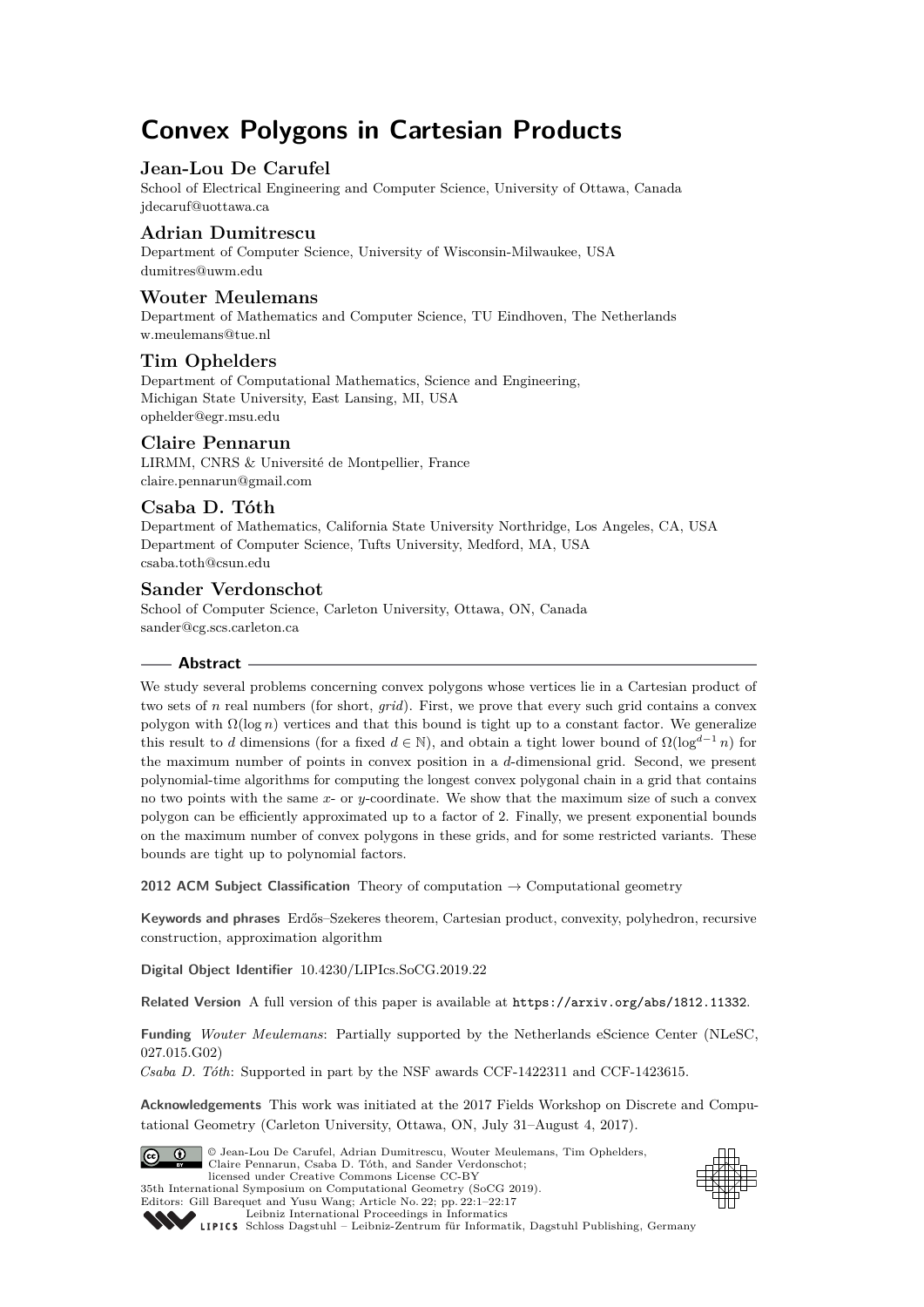#### **22:2 Convex Polygons in Cartesian Products**

# <span id="page-1-1"></span>**1 Introduction**

Can a convex polygon *P* in the plane be reconstructed from the projections of its vertices to the coordinate axes? Assuming that no two vertices of *P* share the same *x*- or *y*-coordinate, we arrive at the following problem: given two sets, *X* and *Y* , each containing *n* real numbers, does the Cartesian product  $X \times Y$  support a convex polygon with *n* vertices? We say that  $X \times Y$  *contains* a polygon *P* if every vertex of *P* is in  $X \times Y$ ; and  $X \times Y$  *supports P* if it contains *P* and no two vertices of *P* share an *x*- or *y*-coordinate. For short, we call the Cartesian product  $X \times Y$  an  $n \times n$  grid.

Not every  $n \times n$  grid supports a convex *n*-gon. This is the case already for  $n = 5$  (Figure [1\)](#page-3-0). Several interesting questions arise: can we decide efficiently whether an  $n \times n$ -grid supports a convex *n*-gon? How can we find the largest *k* such that it supports a convex *k*-gon? What is the largest *k* such that *every*  $n \times n$  grid supports a convex *k*-gon? How many convex polygons does an  $n \times n$  grid support, or contain? We initiate the study of these questions for convex polygons, and their higher dimensional variants for convex polyhedra.

**Our results.** We first show that every  $n \times n$  grid supports a convex polygon with  $(1 o(1)$  $o(1)$  $o(1)$  log *n* vertices<sup>1</sup>; this bound is tight up to a constant factor: there are  $n \times n$  grids that do not support convex polygons with more than  $4(\lceil \log n \rceil + 1)$  vertices. We generalize our upper and lower bounds to higher dimensions, and show that every *d*-dimensional Cartesian product  $\prod_{i=1}^{d} Y_i$ , where  $|Y_i| = n$  and *d* is constant, contains  $\Omega(\log^{d-1} n)$  points in convex position; this bound is also tight apart from constant factors (Section [2\)](#page-3-1). Next, we present polynomial-time algorithms to find a maximum supported convex polygon that is *x*- or *y*-monotone. We show how to efficiently approximate the maximum size of a supported convex polygon up to a factor of two (Section [3\)](#page-10-0). Finally, we present tight asymptotic bounds for the maximum number of convex polygons supported by an  $n \times n$  grid (Section [4\)](#page-12-0).

**Related work.** Erdős and Szekeres proved, as one of the first Ramsey-type results in combinatorial geometry [\[16\]](#page-15-0), that for every  $k \in \mathbb{N}$ , a sufficiently large point set in the plane in general position contains *k* points in convex position. The minimum cardinality of a point set that guarantees  $k$  points in convex position is known as the Erdős–Szekeres number,  $f(k)$ . They proved that  $2^{k-2} + 1 \le f(k) \le {2k-4 \choose k-2} + 1 = 4^{k(1-o(1))}$ , and conjectured that the lower bound is tight [\[14\]](#page-15-1). The current best upper bound, due to Suk [\[29\]](#page-16-1), is  $f(k) \leq 2^{k(1+o(1))}$ . In other words, every set of *n* points in general position in the plane contains  $(1 - o(1)) \log n$ points in convex position, and this bound is tight up to lower-order terms.

In dimension  $d \geq 3$ , the asymptotic growth rate of the Erdős–Szekeres number is not known. By the Erdős–Szekeres theorem, every set of *n* points in general position in R *d* contains  $\Omega(\log n)$  points in convex position (it is enough to find points whose projections onto a generic plane are in convex position). For every constant  $d \geq 2$ , Károlyi and Valtr [\[19\]](#page-15-2) and Valtr [\[30\]](#page-16-2) constructed *n*-element sets in general position in  $\mathbb{R}^d$  in which no more than  $O(\log^{d-1} n)$  points are in convex position. Both constructions are recursive, and one of them is related to high-dimensional Horton sets [\[30\]](#page-16-2). These bounds are conjectured to be optimal apart from constant factors. Our results establish the same  $O(\log^{d-1} n)$  upper bound for Cartesian products  $\prod_{i=1}^{d} Y_i$ , where  $|Y_i| = n$ , for which it is tight apart from constant factors. However our results do not improve the bounds for points in general position.

<span id="page-1-0"></span><sup>&</sup>lt;sup>1</sup> Throughout this paper all logarithms are in base 2.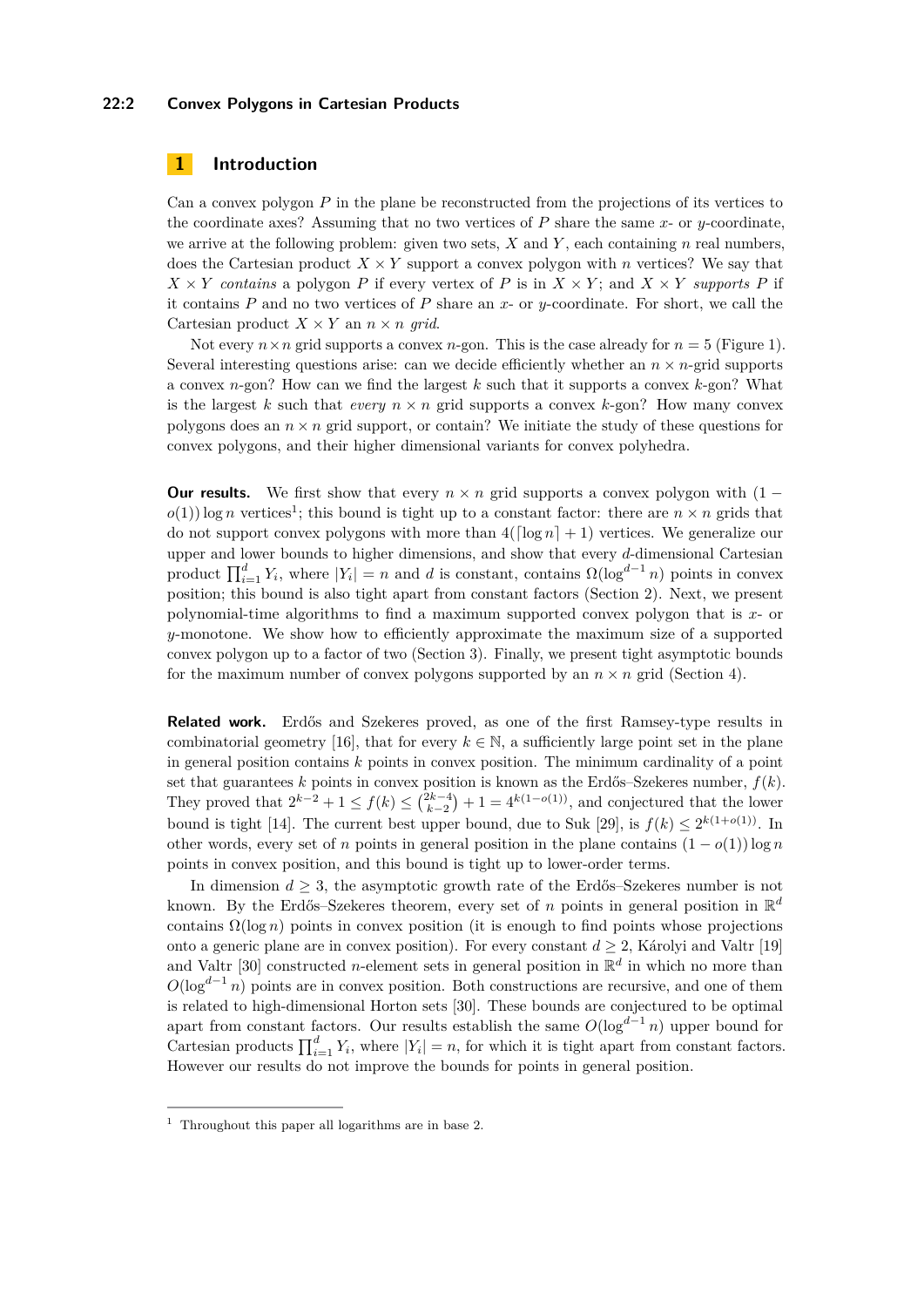Algorithmically, one can find a largest convex cap in a given set of *n* points in  $\mathbb{R}^2$  in  $O(n^2 \log n)$  time by dynamic programming [\[10\]](#page-15-3), and a largest subset in convex position in  $O(n^3)$  time [\[7,](#page-15-4) [10\]](#page-15-3). The same approach can be used for counting the number of convex polygons contained in a given point set [\[20\]](#page-15-5). While this approach applies to grids, it is unclear how to include the restriction that each coordinate is used at most once. On the negative side, finding a largest subset in convex position in a point set in  $\mathbb{R}^d$  for  $d \geq 3$  was recently shown to be NP-hard [\[15\]](#page-15-6).

There has been significant interest in *counting* the number of convex polygons in various point sets. Answering a question of Hammer, Erdős [\[13\]](#page-15-7) proved that every set of *n* points in general position in  $\mathbb{R}^2$  contains  $\exp(\Theta(\log^2 n))$  subsets in convex position, and this bound is the best possible. Bárány and Pach [\[2\]](#page-15-8) showed that the number of convex polygons in an  $n \times n$  section of the integer lattice is  $\exp(O(n^{2/3}))$ . Bárány and Vershik [\[3\]](#page-15-9) generalized this bound to *d*-dimensions and showed that there are  $\exp(O(n^{(d-1)/(d+1)}))$  convex polytopes in an  $n \times \cdots \times n$  section of  $\mathbb{Z}^d$ . Note that the exponent is sublinear in *n* for every  $d \geq 2$ . We prove that an  $n \times n$  Cartesian product can contain  $exp(\Theta(n))$  convex polygons, significantly more than integer grids; our bounds are tight up to polynomial factors.

Motivated by integer programming and geometric number theory, lattice polytopes (whose vertices are in  $\mathbb{Z}^d$ ) have been intensely studied; refer to [\[1,](#page-15-10) [4\]](#page-15-11). However, results for lattices do not extend to arbitrary Cartesian products. Recently, several deep results have been established for Cartesian products in incidence geometry and additive combinatorics [\[23,](#page-16-3) [24,](#page-16-4) [25,](#page-16-5) [28\]](#page-16-6), while the analogous statements for points sets in general position remain elusive.

**Definitions.** A polygon P in  $\mathbb{R}^2$  is *convex* if all of its internal angles are strictly smaller than  $\pi$ . A point set in  $\mathbb{R}^2$  is in *convex position* if it is the vertex set of a convex polygon; and it is in *general position* if no three points are collinear. Similarly, a polyhedron  $P$  in  $\mathbb{R}^d$  is *convex* if it is the convex hull of a finite set of points. A point set in  $\mathbb{R}^d$  is in *convex position* if it is the vertex set of a convex polytope; and it is in *general position* if no  $d+1$  points lie on a hyperplane. In  $\mathbb{R}^d$ , we say that the  $x_d$ -axis is *vertical*, hyperplanes orthogonal to  $x_d$  are *horizontal*, and understand the above-below relationship with respect to the  $x_d$ -axis. Let  $\mathbf{e}_d$ be a standard basis vector parallel to the  $x_d$ -axis. A point set P in  $\mathbb{R}^d$  is full-dimensional if no hyperplane contains *P*.

We consider special types of convex polygons. Let P be a convex polygon with vertices  $((x_1, y_1), \ldots, (x_k, y_k))$  in clockwise order. We say that *P* is a *convex cap* if the *x*- or *y*coordinates are strictly monotonic, and a *convex chain* if both the *x*- and *y*-coordinates are strictly monotonic. We distinguish four types of convex caps (resp., chains) based on the monotonicity of the coordinates as follows:

- *convex caps* come in four types  $\{\sim, \sim, \sim\}$ . We have
	- $P \in \cap$  if and only if  $(x_i)_{i=1}^k$  strictly increases;
	- $P \in \mathcal{C}$ if and only if  $(y_i)_{i=1}^k$  strictly increases;
	- $P \in \bigcup$  if and only if  $(x_i)_{i=1}^k$  strictly decreases;
	- $P \in \mathcal{Y}$ if and only if  $(y_i)_{i=1}^k$  strictly decreases;
- *convex chains* come in four types  $\{\hat{}}, \hat{}$ ,  $\hat{}$ ,  $\langle$ ,  $\hat{}$ ,  $\hat{}$ ). We have

 $\Rightarrow$   $\Rightarrow$   $\land$   $\Rightarrow$   $\land$   $\land$   $\Rightarrow$   $\land$   $\land$   $\Rightarrow$   $\land$   $\land$   $\Rightarrow$   $\land$   $\land$   $\Rightarrow$   $\land$   $\land$   $\Rightarrow$   $\land$   $\land$   $\Rightarrow$   $\land$   $\land$   $\Rightarrow$   $\land$   $\land$   $\Rightarrow$   $\land$   $\land$   $\land$   $\Rightarrow$   $\land$   $\land$   $\land$   $\Rightarrow$   $\land$   $\land$   $\land$   $\Rightarrow$   $\land$   $\land$   $\land$   $\Rightarrow$ 

**Initial observations.** It is easy to see that for  $n = 3, 4$ , every  $n \times n$  grid supports a convex *n*-gon. However, there exists a  $5 \times 5$  grid that does not support any convex pentagon (cf. Fig. [1\)](#page-3-0). Interestingly, every  $6 \times 6$  grid supports a convex pentagon.

**Example 1.** *Every*  $6 \times 6$  *grid*  $X \times Y$  *supports a convex polygon of size at least* 5*.*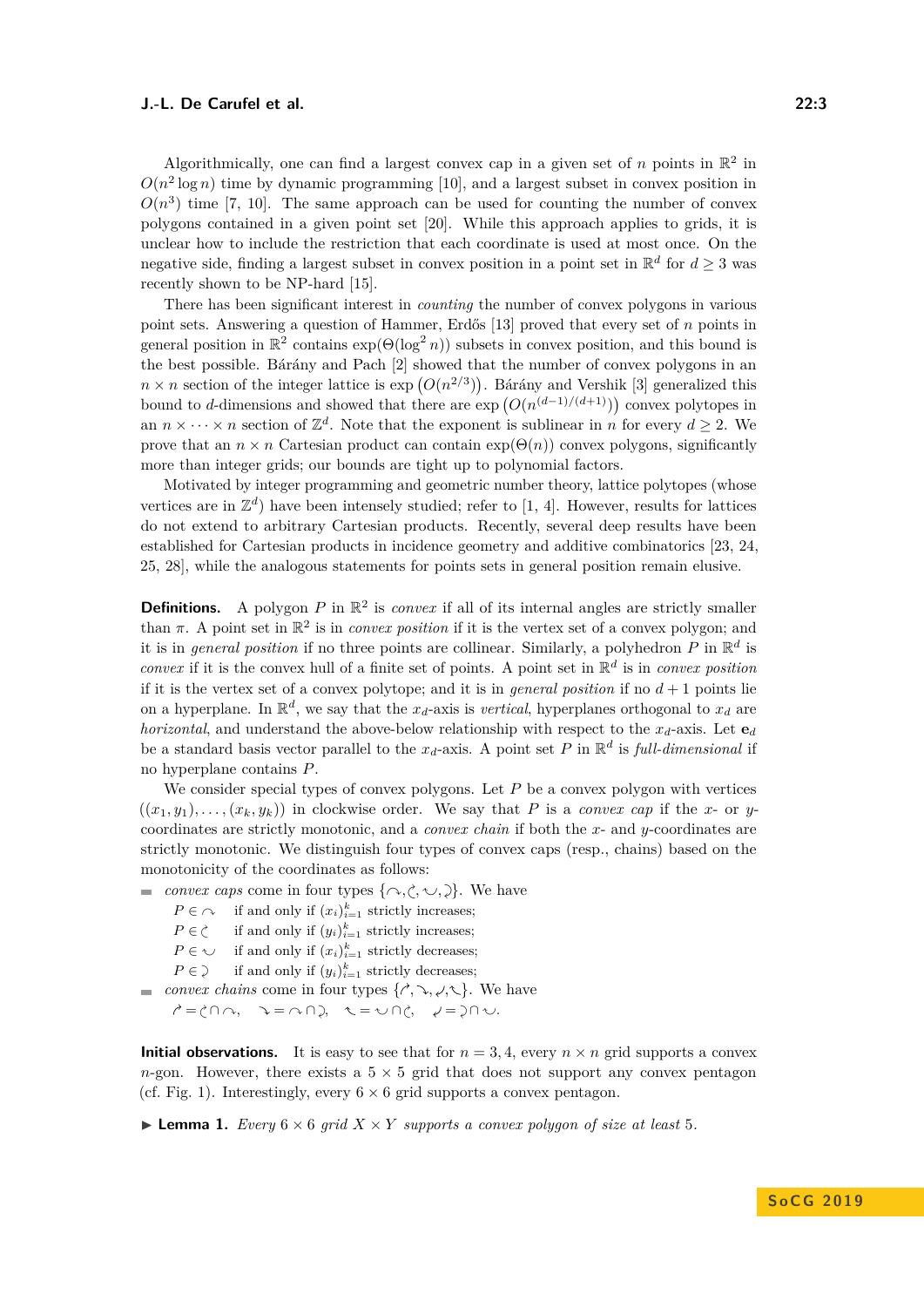#### **22:4 Convex Polygons in Cartesian Products**

<span id="page-3-0"></span>

**Figure 1** Maximum-size supported convex polygons of respective sizes 3, 4, 4, and 5 in  $n \times n$ grids, where *n* is between 3 and 6.

**Proof.** Let  $X' = X \setminus \{\min(X), \max(X)\}\$ and  $Y' = Y \setminus \{\min(Y), \max(Y)\}\$ . The  $4 \times 4$ grid  $X' \times Y'$  supports a convex chain  $P'$  of size 3 between two opposite corners of  $X' \times Y'$ . Then one *x*-coordinate  $x' \in X'$  and one *y*-coordinate  $y' \in Y'$  are not used by P'. Without loss of generality, assume that  $P' \in \mathcal{C}$ . Then the convex polygon containing the points of  $P'$ and  $(x', \min(Y))$  and  $(\max(X), y')$  is a supported convex polygon of size 5 on  $X \times Y$ .

# <span id="page-3-1"></span>**2 Extremal bounds for convex polytopes in Cartesian products**

#### <span id="page-3-4"></span>**2.1 Lower bounds in the plane**

In this section, we show that for every  $n \geq 3$ , every  $n \times n$  grid supports a convex polygon with  $\Omega(\log n)$  vertices. The results on the Erdős–Szekeres number cannot be used directly, since they crucially use the assumption that the given set of points is in general position. An  $n \times n$  section of the integer lattice is known to contain  $\Theta(n)$  points in general position [\[12\]](#page-15-12), and this number is conjectured to be  $\frac{\pi}{\sqrt{3}}n(1 + o(1))$  [\[17,](#page-15-13) [31\]](#page-16-7). However, this result does not apply to arbitrary Cartesian products. It is worth noting that higher dimensional variants for the integer lattice are poorly understood: it is known that an  $n \times n \times n$  section of  $\mathbb{Z}^3$ contains  $\Theta(n^2)$  points no three of which are collinear [\[22\]](#page-15-14), but no similar statements are known in higher dimensions. We use a recent result from incidence geometry.

<span id="page-3-2"></span>▶ **Lemma 2.** *(Payne and Wood [\[21\]](#page-15-15)) Every set of N points in the plane with at most*  $\ell$ *collinear,*  $\ell \leq O(\sqrt{N})$ *, contains a set of*  $\Omega(\sqrt{N/\log \ell})$  *points in general position.* 

<span id="page-3-5"></span>**► Lemma 3.** *Every*  $n \times n$  *grid supports a convex polygon of size*  $(1 - o(1)) \log n$ *.* 

**Proof.** Every  $n \times n$  grid contains a set of  $\Omega(\sqrt{n^2/\log n}) = \Omega(n/\sqrt{\log n})$  points in general position by applying Lemma [2](#page-3-2) with  $N = n^2$  and  $\ell = n$ . Discarding points with the same *x*or *y*-coordinate reduces the size by a factor at most  $\frac{1}{4}$ , so this asymptotic bound also holds when coordinates in *X* and *Y* are used at most once. By Suk's result [\[29\]](#page-16-1), the grid supports when coordinates in A and T are used at most once. By Suk s result [25], the grid supports a convex polygon with at least  $(1 - o(1))(\log(n/\sqrt{\log n})) = (1 - o(1))\log n$  vertices. <br>
►

#### **2.2 Upper bounds in the plane**

For the upper bound, we construct  $n \times n$  Cartesian products that do not support large convex chains. For  $n = 8$ , such a grid is depicted in Figure [2.](#page-4-0)

<span id="page-3-3"></span>**Lemma 4.** For every  $n \in \mathbb{N}$ , there exists an  $n \times n$  grid that contains at most  $4(\lceil \log n \rceil + 1)$ *points in convex position.*

**Proof.** Let  $g(n)$  be the maximum integer such that for all *n*-element sets *X,Y* ⊂ R, the grid *X* × *Y* supports a convex polygon of size  $g(n)$ ; clearly  $g(n)$  is nondecreasing. Let *k* be the minimum integer such that  $n \leq 2^k$ ; thus  $\lceil \log n \rceil \leq k$  and  $g(n) \leq g(2^k)$ . We show that  $g(2^k) \leq 4(k+1)$  and thereby establish that  $g(n) \leq 4(k+1)$ .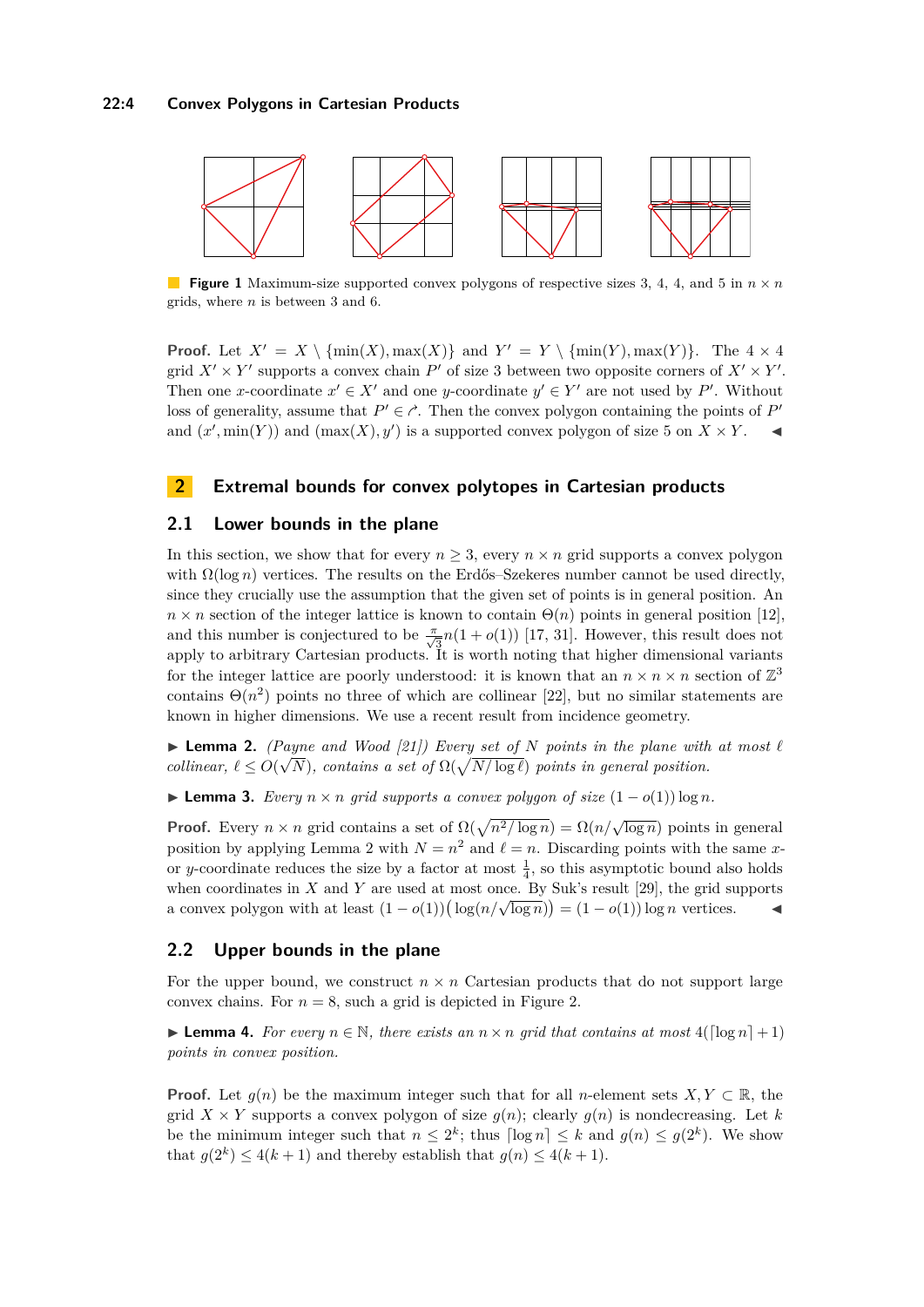<span id="page-4-0"></span>

**Figure 2** An  $8 \times 8$  grid with no convex chains of size greater than  $4 = \log 8 + 1$ , where  $X = \{0, 1, \ldots, 7\}$  and  $Y = \{0, 1, 16, 17, 256, 257, 272, 273\}$ . Two lines determined by grid points are drawn in blue.

Assume w.l.o.g. that  $n = 2^k$ , and let  $X = \{0, \ldots, n-1\}$ . For a *k*-bit integer *m*, let  $m_i$ be the bit at its *i*-th position, such that  $m = \sum_{i=0}^{k-1} m_i 2^i$ . Let  $Y = \{ \sum_{i=0}^{k-1} m_i (2n)^i \mid 0 \leq$  $m \leq n-1$  (see Fig. [2\)](#page-4-0). Both *X* and *Y* are symmetric:  $X = \{ \max(X) - x \mid x \in X \}$ and  $Y = \{ \max(Y) - y \mid y \in Y \}$ . Thus, it suffices to show that no convex chain  $P \in \mathcal{C}$  of size greater than  $k+1$  exists.

Consider two points,  $p = (x, y)$  and  $p' = (x', y')$ , in  $X \times Y$  such that  $x < x'$  and  $y < y'$ . Assume  $y = \sum_{i=0}^{k-1} m_i(2n)^i$  and  $y' = \sum_{i=0}^{k-1} m_i'(2n)^i$ . The slope of the line spanned by *p* and *p*' is slope $(p, p') = \sum_{i=0}^{k-1} (m'_i - m_i)(2n)^i / (x' - x)$ . Let *j* be the largest index such that  $m_j \neq m'_j$ . Then  $y < y'$  implies  $m_j < m'_j$ , and we can bound the slope as follows:

slope
$$
(p, p') \ge \frac{(2n)^j - \sum_{i=0}^{j-1} (2n)^i}{x'-x} > \frac{(2n)^j - 2(2n)^{j-1}}{n-1} = 2 \cdot (2n)^{j-1},
$$

slope
$$
(p, p') \le \frac{\sum_{i=0}^{j} (2n)^i}{x'-x} \le \frac{\sum_{i=0}^{j} (2n)^i}{1} = \frac{(2n)^{j+1}-1}{2n-1} < 2 \cdot (2n)^j
$$
.

Hence, slope $(p, p') \in I_j = (2 \cdot (2n)^{j-1}, 2 \cdot (2n)^j)$ . Let us define the family of intervals  $I_0, I_1, \ldots, I_{k-1}$  analogously, and note that these intervals are pairwise disjoint. Suppose that some convex chain  $P \in \mathcal{C}$  contains more than  $k+1$  points. Since the slopes of the first  $k+1$  edges of P decrease monotonically, by the pigeonhole principle, there must be three consecutive vertices  $p = (x, y), p' = (x', y')$ , and  $p'' = (x'', y'')$  of *P* such that both slope $(p, p')$  and slope $(p', p'')$  are in the same interval, say  $I_j$ . Assume that  $y = \sum_{i=0}^{k-1} m_i(2n)^i$ ,  $y' = \sum_{i=0}^{k-1} m'_i(2n)^{i+1}$ , and  $y'' = \sum_{i=0}^{k-1} m''_i(2n)^{i+1}$ . Then j is the largest index such that  $m_j \neq m'_j$ , and also the largest index such that  $m'_j \neq m''_j$ . Because  $m < m' < m''$ , we have  $m_j < m'_j < m''_j$ , which is impossible since each of  $m_j$ ,  $m'_j$ and  $m''_j$  is either 0 or 1.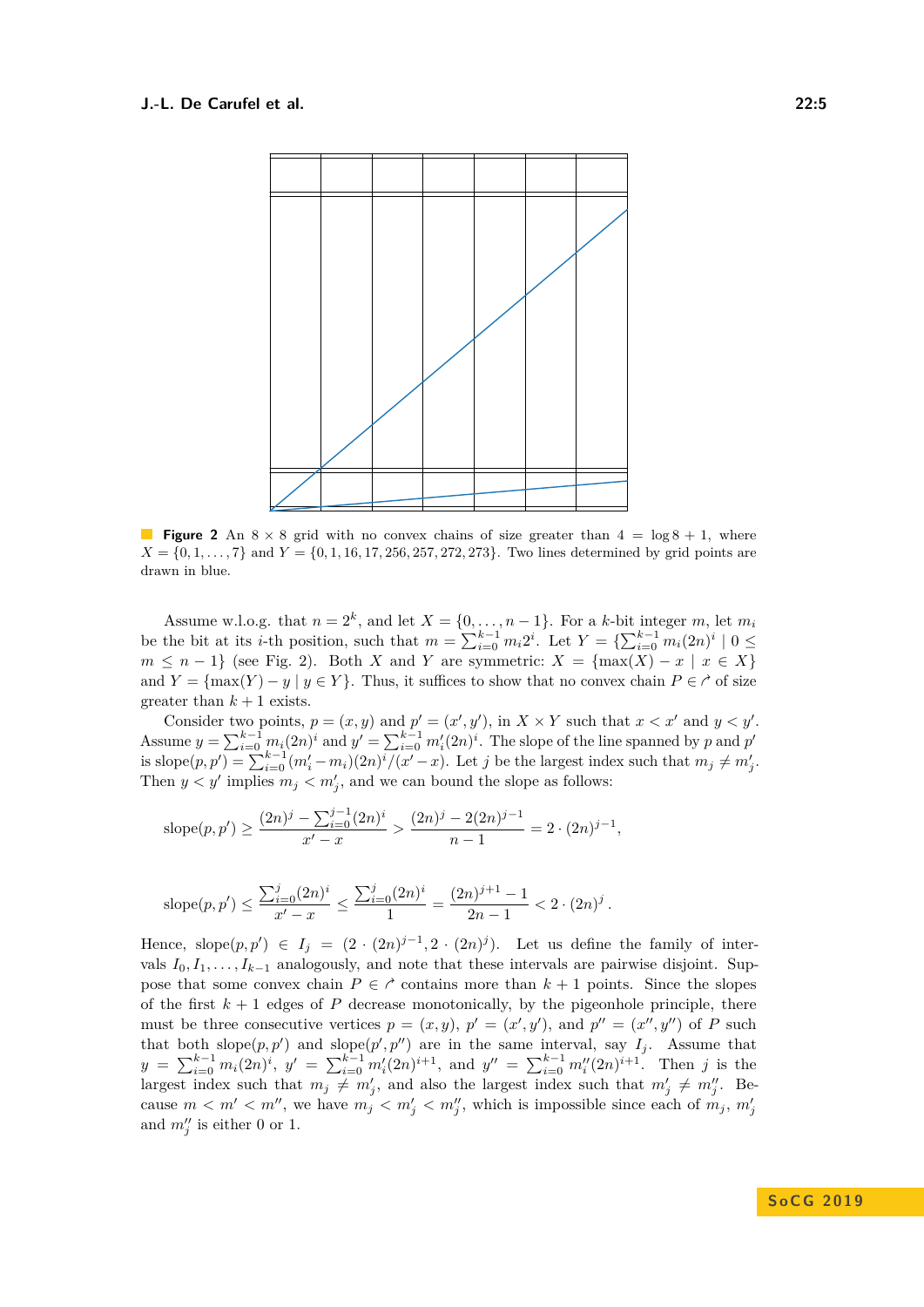#### **22:6 Convex Polygons in Cartesian Products**

Hence,  $X \times Y$  does not contain any convex chain in  $\gamma$  of size greater than  $k+1$ . Analogously, every convex chain in  $\searrow$ ,  $\swarrow$ , or  $\nwarrow$  has at most  $k+1$  vertices. Consequently,  $X \times Y$  contains at most  $4(k+1)$  points in convex position.

# **2.3 Upper bounds in higher dimensions**

We construct Cartesian products in  $\mathbb{R}^d$ , for  $d \geq 3$ , that match the best known upper bound *O*(log<sup>*d*−1</sup> *n*) for the Erdős–Szekeres numbers in *d*-dimensions for points in general position. Our construction generalizes the ideas from the proof of Lemma [4](#page-3-3) to *d*-space.

▶ **Theorem 5.** *Let*  $d \geq 2$  *be fixed. For every*  $n \geq 2$ *, there exist n*-element sets  $Y_i \subseteq \mathbb{R}$  for  $i = 1, \ldots, d$ , such that the Cartesian product  $Y = \prod_{i=1}^{d} Y_i$  contains at most  $O(\log^{d-1} n)$ *points in convex position.*

**Proof.** We construct point sets recursively. For  $d = 2$ , the result follows from Lemma [4.](#page-3-3) For  $d > 3$  and  $0 \le i \le j$ , we define  $S_d(i, j)$  as a Cartesian product of d sets, where the first *d* − 1 sets have  $2^{j}$  elements and the last set has  $2^{i}$  elements. We then show that  $S_d(i, j)$ does not contain the vertex set of any full-dimensional convex polyhedron with more than  $2^{d^2-d+1} \cdot i \cdot j^{d-2}$  vertices (there is no restriction on lower-dimensional convex polyhedra).

To initialize the recursion, we define boundary values as follows: For every  $j \geq 0$ , let  $S_2(j, j)$  be the  $2^j \times 2^j$  grid defined in the proof of Lemma [4](#page-3-3) that does not contain more than  $4(j + 1)$  points in convex position. Note that every line that contains 3 or more points from  $S_2(j, j)$  is axis-parallel (this property was not needed in the proof of Lemma [4\)](#page-3-3). Assume now that  $d \geq 3$ , and  $S_{d-1}(j, j)$  has been defined for all  $j \geq 0$ ; and for all  $k = 1, \ldots, d$ , every *k*-dimensional flat containing  $2^k + 1$  or more points is parallel to at least one coordinate axis. We now construct  $S_d(i, j)$  for all  $0 \leq i \leq j$  as follows.

<span id="page-5-0"></span>Let  $S_d(0, j) = S_{d-1}(j, j) \times \{0\}$ . For  $i = 1, \ldots, j$ , we define  $S_d(i, j)$  as the disjoint union of two translates of  $S_d(i-1, j)$ . Specifically, let  $S_d(i, j) = A \cup B$ , where  $A = S_d(i-1, j)$ and  $B = A + \lambda_d^i \mathbf{e}_d$ , where  $\lambda_d^i > 0$  is sufficiently large (as specified below) and algebraically independent from the coordinates of  $S_d(i-1, j)$ , and for all  $k = 1, \ldots, d$ , every *k*-dimensional flat containing  $2^k + 1$  or more points is parallel to at least one coordinate axis.



**Figure 3** A polyhedron conv(P) in  $\mathbb{R}^3$ , whose projection conv(P)<sup>proj</sup> is a rectangle. Seven points in *P* are projected onto the four vertices of conv $(P)^{proj}$ . Overall the *silhouette* of *P* contains 12 points. Red (blue) vertices are upper (lower); the purple point is both upper and lower.

Let  $P \subset S_d(i, j)$  be a full-dimensional set in convex position. The orthogonal projection of conv $(P)$  to the horizontal hyperplane  $x_d = 0$  is a convex polytope in  $\mathbb{R}^{d-1}$  that we denote by  $\text{conv}(P)^\text{proj}$ ; refer to Fig. [3.](#page-5-0) The *silhouette* of *P* is the subset of vertices whose orthogonal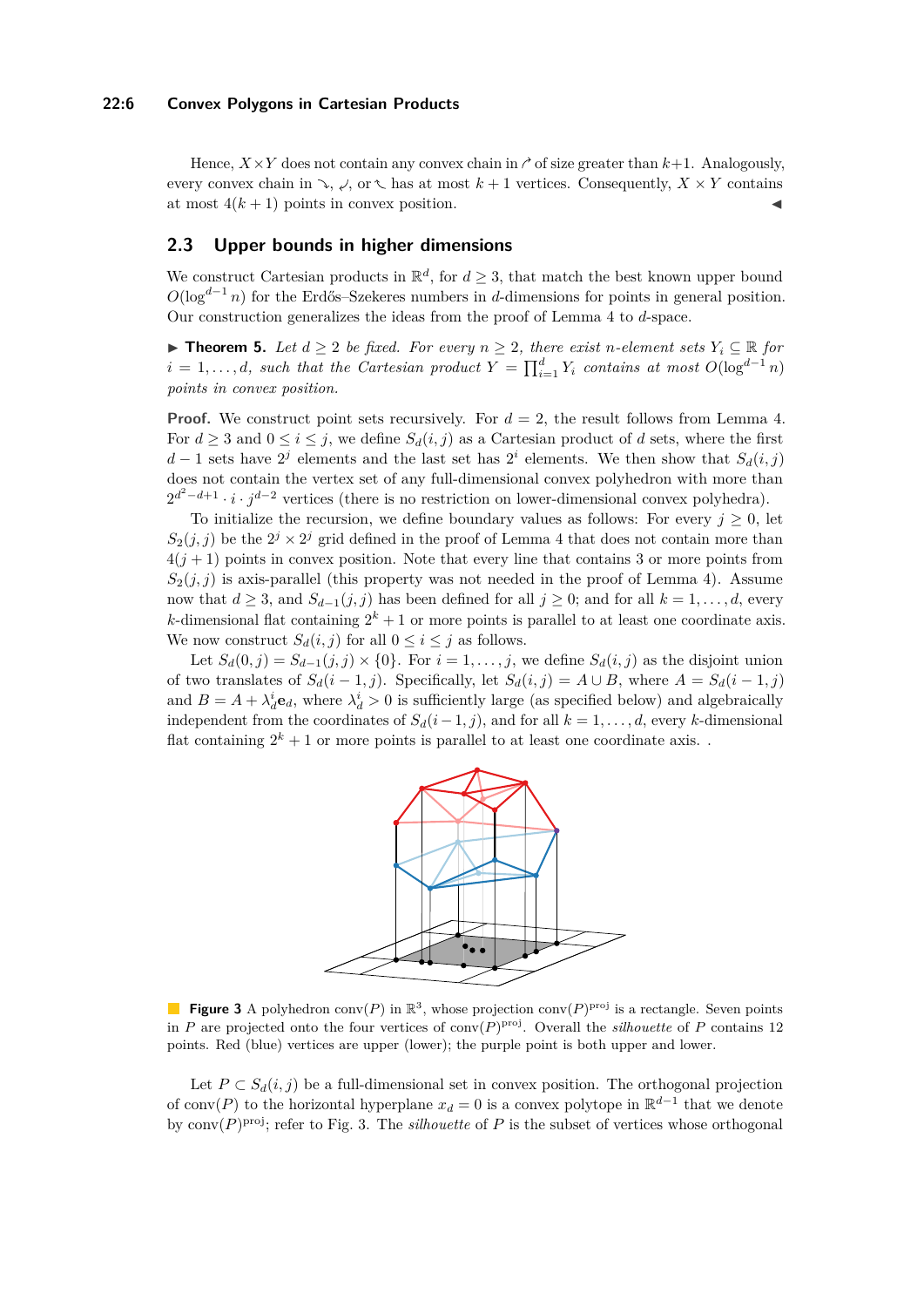projection to  $x_d = 0$  lies on the boundary of conv $(P)^{proj}$ . Since no three points in *P* are collinear, at most two points in *P* are projected to the same point. A point  $p \in P$  is an *upper* (resp., *lower*) vertex if *P* lies in the closed halfspace below (resp., above) some tangent hyperplane of  $conv(P)$  at  $p$  (a point in  $P$  may be both upper and lower vertex).

We prove, by double induction on *d* and *i*, the following:

<span id="page-6-0"></span> $\triangleright$  Claim 6. If *P* ⊂ *S*<sup>*d*</sup>(*i, j*) is a full-dimensional set in convex position, then *P* contains at most  $2^{d(d-1)} \cdot i \cdot j^{d-2}$  upper (resp., lower) vertices of conv(*P*).

For  $d = 2$  and  $i = j$ , this holds by definition (cf. Lemma [4\)](#page-3-3). For  $i = 0$ , the set  $S_d(0, j)$  $S_{d-1}(j, j) \times \{0\}$  lies in a horizontal hyperplane in  $\mathbb{R}^d$ , and so it is not full-dimensional, hence the claim vacuously holds. By induction,  $S_{d-1}(j, j)$  contains at most  $2^{(d-1)(d-2)} \cdot j \cdot j^{d-3}$ upper (resp., lower) vertices in  $\mathbb{R}^{d-1}$ , hence  $S_d(0,j)$  has at most  $2 \cdot 2^{(d-1)(d-2)} \cdot j \cdot j^{d-3}$ extreme points in  $\mathbb{R}^d$ . Assume that  $d \geq 3$ ,  $1 = i \leq j$ , and the claim holds for  $S_{d-1}(j, j)$ . We prove the claim for  $S_d(i, j)$ . The set  $S_d(1, j)$  is the disjoint union of  $A = S_d(0, j)$  and  $B = S_d(0, j) + \lambda_d^1 \mathbf{e}_d$ . Every upper (resp., lower) vertex of  $S_d(1, j)$  is an extreme vertex in *A* or *B*, hence  $S_d(1, j)$  contains at most  $4 \cdot 2^{(d-1)(d-2)} \cdot j^{d-2} = 2^{d^2 - 3d + 4} \cdot j^{d-2} < 2^{d^2 - d} \cdot 1 \cdot j^{d-2}$ upper (resp., lower) vertices, as required, where we used that  $d \geq 3$ .

In the general case, we assume that  $d \geq 3$ ,  $2 \leq i \leq j$ , and the claim holds for  $S_{d-1}(j, j)$ and  $S_d(i-1,j)$ . We prove the claim for  $S_d(i,j)$ . Recall that  $S_d(i,j)$  is the disjoint union of two translates of  $S_d(i-1,j)$ , namely  $A = S_d(i-1,j)$  and  $B = S_d(i-1,j) + \lambda_d^i \mathbf{e}_d$ . Let *P* ⊂  $S_d(i, j)$  be a full-dimensional set in convex position. We partition the upper vertices in *P* as follows. Let  $P_0 \subset P$  be the set of upper vertices whose orthogonal projections to  $x_d = 0$  are vertices of conv $(P)$ <sup>proj</sup>. For  $k = 1, \ldots, d-1$ , let  $P_k \subset P$  be the set of upper vertices whose orthogonal projections to  $x_d = 0$  lie in the relative interior of a *k*-face of  $conv(P)^{proj}$ . By construction, only axis-aligned faces can contain interior points. For the  $(d-1)$ -dimensional polytope conv $(P)$ <sup>proj</sup>, the axis-aligned *k*-faces  $(k = 1, ..., d - 1)$  can be partitioned into  $\binom{d-1}{k}$  equivalence classes, based on the set of parallel coordinate axes.

The orthogonal projection of  $S_d(i, j)$  to  $x_d = 0$  is  $S_{d-1}(j, j)$ , and the orthogonal projection of  $P_0$ , denoted  $P_0^{\text{proj}}$ , is the vertex set of a  $(d-1)$ -dimensional convex polyhedron in  $S_{d-1}(j, j)$ . By induction,  $|P_0| \leq 2 \cdot 2^{(d-1)(d-2)} \cdot j \cdot j^{d-3} = 2^{d^2 - 3d + 3} j^{d-2}$ . We show the following.

 $\triangleright$  Claim 7. For every axis-aligned face *F* of conv $(P)^{proj}$ , the set of upper vertices that project to the interior of *F* is contained in either *A* or *B*.

Let *F* be an axis-aligned *k*-face of conv $(P)$ <sup>proj</sup> for  $k \in \{1, 2, ..., d-1\}$ . Let  $P(F) \subset P$  be the set of upper vertices whose orthogonal projections lie in the interior of  $F$ , and let  $P(\partial F)$ be the set of upper vertices whose orthogonal projections lie in the boundary of *F*. Let  $P(\partial F)$ <sup>proj</sup> be the orthogonal projection of  $P(\partial F)$  to the hyperplane  $x_d = 0$ . Consider the point set  $P' = P(\partial F)^{\text{proj}} \cup P(F)$ , and observe that if  $P(F) \neq \emptyset$ , then it is a vertex set of a  $(k+1)$ -dimensional polytope in which all vertices are upper. It remains to show that *P*(*F*) ⊆ *A* or *P*(*F*) ⊆ *B*. Suppose, for the sake of contradiction, that *P*(*F*) contains points from both *A* and *B*. Let  $p_a$  be a vertex in  $P(F)$  with the maximum  $x_d$ -coordinate. The 1-skeleton of conv $(P')$  contains a  $x_d$ -monotonically decreasing path from  $p_a$  to an  $x_d$ -minimal vertex in *P*'. Let  $p_b$  be the neighbor of  $p_a$  along such a path. Then  $p_b \in B$  by the choice of  $p_a$ . Every hyperplane containing  $p_a$  and  $p_b$ , in particular the tangent hyperplane of  $P'$ containing the edge  $p_a p_b$ , partitions  $P(\partial F)^{\text{proj}}$ , which is a contradiction.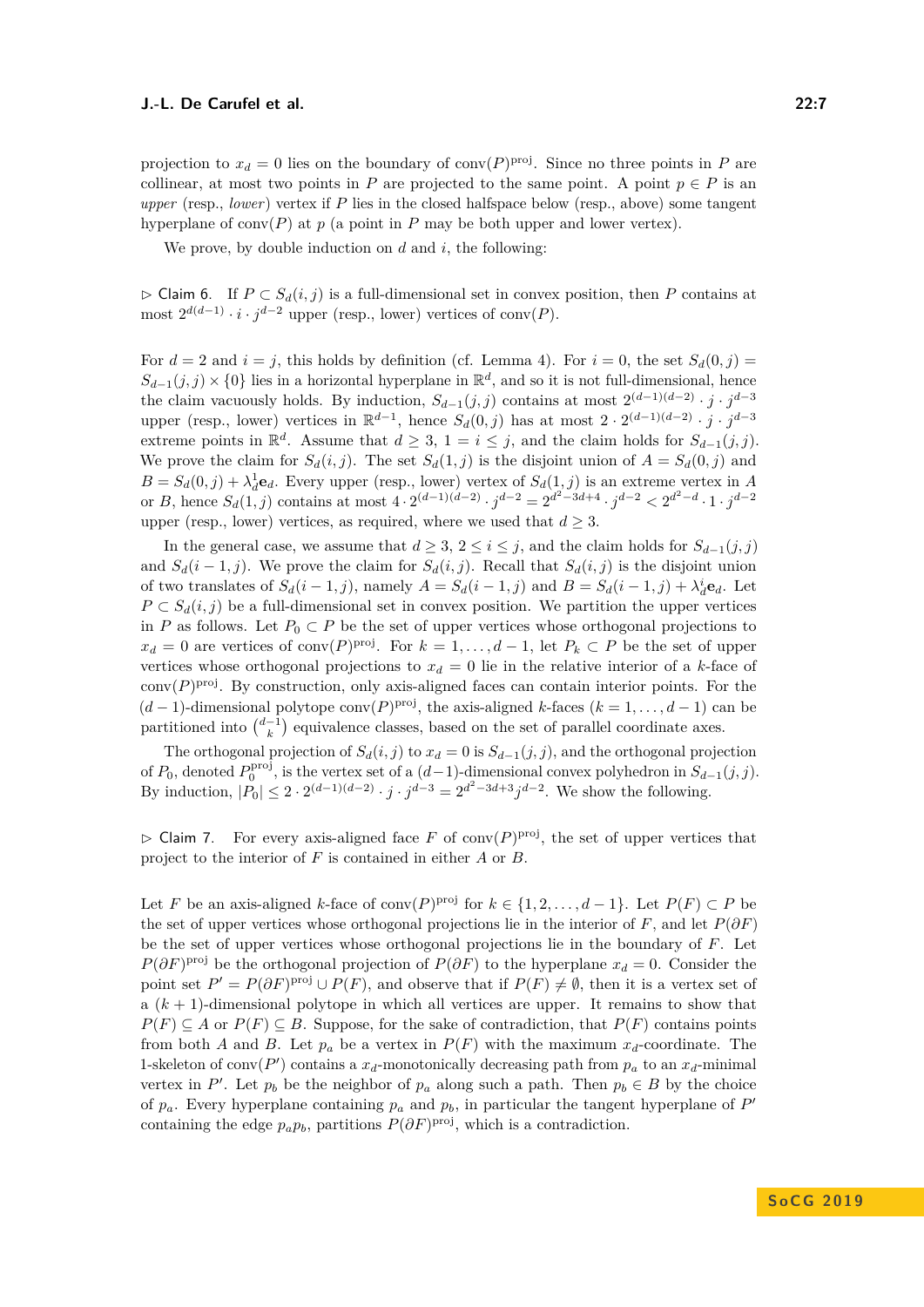#### **22:8 Convex Polygons in Cartesian Products**

We can now finish the proof of Claim [6.](#page-6-0) By induction on  $S_d(i-1, j)$ , we have

$$
|P_k| \le \binom{d-1}{k} \cdot 2^{(d-k-1)(d-k-2)+1} j^{d-k-1} \cdot 2^{k(k-1)} \cdot (i-1) \cdot j^{k-1}
$$
  

$$
\le \binom{d-1}{k} \cdot 2^{(d-1)(d-2)} \cdot (i-1) \cdot j^{d-2}.
$$

Altogether, the number of upper vertices is

$$
\sum_{k=0}^{d-1} |P_k| \leq 2^{d^2-3d+3}j^{d-2} + \sum_{k=1}^{d-1} \binom{d-1}{k} 2^{(d-1)(d-2)} \cdot (i-1) \cdot j^{d-2} \\ < 2^{d(d-1)} \cdot i \cdot j^{d-2},
$$

as required, where we used the binomial theorem and the inequality  $d \geq 3$ .

#### **2.4 Lower bounds in higher dimensions**

The proof technique in Section [2.1](#page-3-4) is insufficient for establishing a lower bound of  $\Omega(\log^{d-1} n)$ for  $d \geq 3$ . Whereas a *d*-dimensional  $n \times \ldots \times n$  grid contains  $\Omega(n^{\delta})$  points in general position for some  $\delta = \delta(d) > 0$  [\[6\]](#page-15-16), the current best lower bound on the number of points in convex position in any set of *n* points in general position in  $\mathbb{R}^d$  is  $\Omega(\log n)$ ; the conjectured value is  $\Omega(\log^{d-1} n)$ . Instead, we rely on the structure of Cartesian products and induction on *d*. Our main result in this section is the following.

<span id="page-7-1"></span> $\blacktriangleright$  **Theorem 8.** Every d-dimensional Cartesian product  $\prod_{i=1}^{d} Y_i$ , where  $|Y_i| = n$  and d is *fixed, contains*  $\Omega(\log^{d-1} n)$  *points in convex position.* 

We say that a strictly increasing sequence of real numbers  $A = (a_1, \ldots, a_n)$ , has the *monotone differences* property (for short, *A* is *MD*), if either  $a_{i+1} - a_i > a_i - a_{i-1}$ , or  $a_{i+1} - a_i < a_i - a_{i-1}$  for  $i = 2, \ldots, n-1$ . Furthermore, the sequence *A* is *r*-*MD* for some  $r > 1$  if either  $a_{i+1} - a_i \ge r(a_i - a_{i-1})$ , or  $a_{i+1} - a_i \le (a_i - a_{i-1})/r$  for  $i = 2, ..., n-1$ .

A finite set  $X \subseteq \mathbb{R}$  is *MD* (resp., *r-MD*) if its elements arranged in increasing order form an MD (resp., *r*-MD) sequence. These sequences are intimately related to convexity: a strictly increasing sequence  $A = (a_1, \ldots, a_n)$  is MD if and only if there exists a monotone (increasing or decreasing) convex function  $f : \mathbb{R} \to \mathbb{R}$  such that  $a_i = f(i)$  for all  $i = 1, \ldots, n$ . MD sets have been studied in additive combinatorics [\[11,](#page-15-17) [18,](#page-15-18) [23,](#page-16-3) [27\]](#page-16-8).

We first show that every *n*-element set  $X \subseteq \mathbb{R}$  contains an MD subset of size  $\Omega(\log n)$ , and this bound is the best possible (Lemma [9\)](#page-7-0). In contrast, every *n*-term arithmetic progression contains an MD subsequence of  $\Theta(\sqrt{n})$  terms: for example  $(0, \ldots, n-1)$  contains the subsequence  $(i^2 : i = 0, \ldots, |\sqrt{n-1}|)$ . We then show that for constant  $d \geq 2$ , the *d*-dimensional Cartesian product of MD sets of size *n* contains  $\Theta(n^{d-1})$  points in convex position. The combination of these results immediately implies that every  $n \times \ldots \times n$ Cartesian product in  $\mathbb{R}^d$  contains  $\Omega(\log^{d-1} n)$  points in convex position.

The following lemma gives a lower bound for MD sequences. It is known that a monotone sequence of *n* reals contains a 2-MD sequence (satisfying the so-called *doubling differences condition* [\[26\]](#page-16-9)) of size  $\Omega(\log n)$  [\[5,](#page-15-19) Lemma 4.1]; see also [\[8\]](#page-15-20) for related recent results.

<span id="page-7-0"></span>**Lemma 9.** Every set of *n* real numbers contains an MD subset of size  $\left| \frac{\log n}{2} \right| + 1$ . For *every*  $n \in \mathbb{N}$ , there exists a set of *n* real numbers in which the size of every MD subset is at  $most \left\lceil \log n \right\rceil + 1.$ 

**Proof.** Let  $X = (x_0, \ldots, x_{n-1})$  be a strictly increasing sequence. Assume w.l.o.g. that  $n = 2^{\ell} + 1$  for some  $\ell \in \mathbb{N}$ . We construct a sequence of nested intervals

$$
[a_0,b_0] \supset [a_1,b_1] \supset \ldots \supset [a_\ell,b_\ell]
$$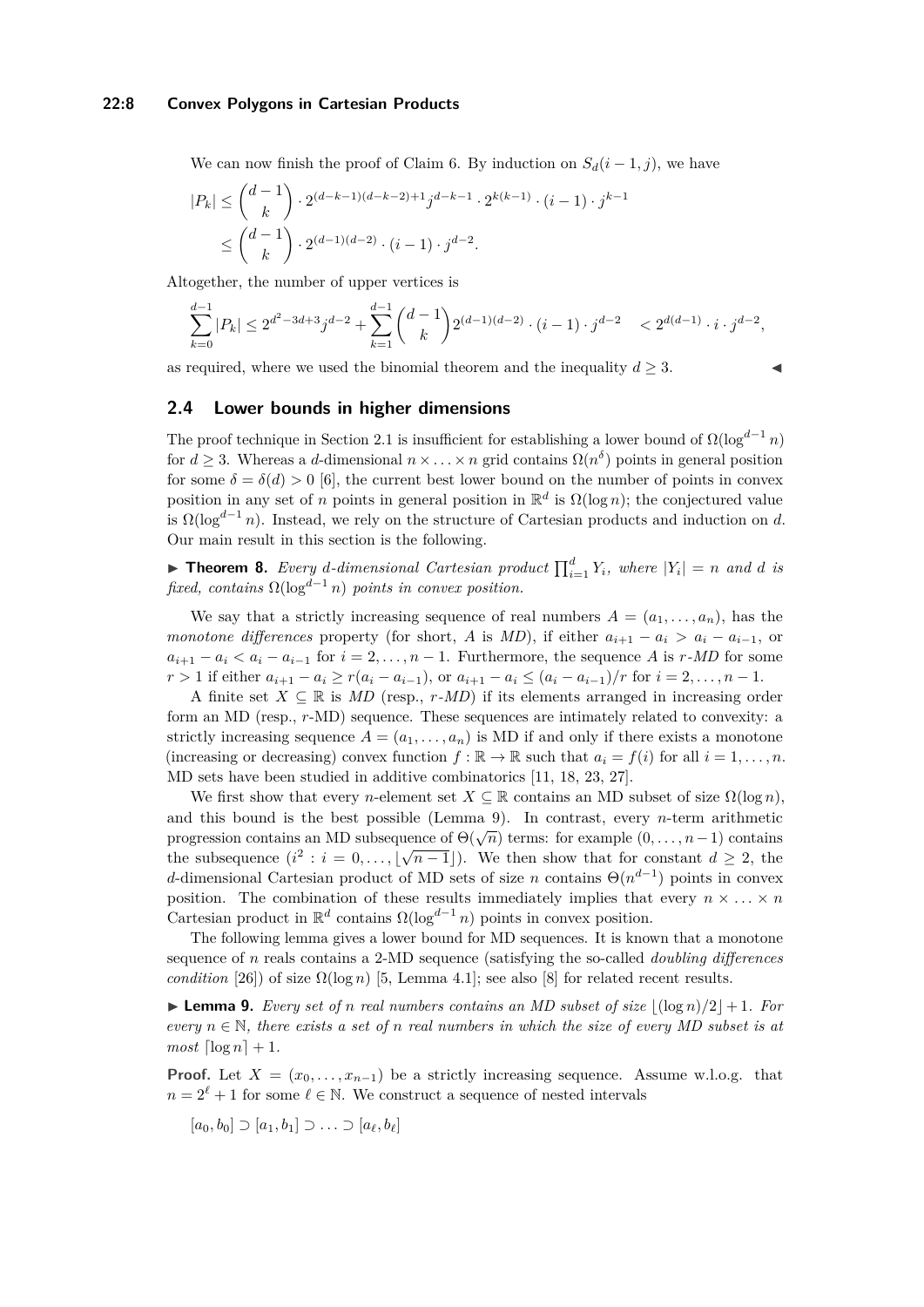such that the endpoints of the intervals are in *X* and the lengths of the intervals decrease by factors of 2 or higher, that is,  $b_i - a_i \le (b_{i-1} - a_{i-1})/2$  for  $i = 1, ..., \ell$ .

We start with the interval  $[a_0, b_0] = [x_0, x_{n-1}]$ ; and for every  $i = 0, \ldots, \ell - 1$ , we divide  $[a_i, b_i]$  into two intervals at the median, and recurse on the shorter interval.



**Figure 4** A sequence *X* of 17 elements and nested intervals  $[a_0, b_0] \supset \ldots \supset [a_4, b_4]$ .

By partitioning  $[a_i, b_i]$  at the median, the algorithm maintains the invariant that  $[a_i, b_i]$ contains  $2^{\ell-i} + 1$  elements of *X*. Note that for every  $i = 1, \ldots, \ell$ , we have either  $(a_{i-1} = a_i)$ and  $b_{i-1} < b_i$  or  $(a_{i-1} = a_i \text{ and } b_i < b_{i-1})$ . Consequently, the sequences  $A = (a_0, a_1, \ldots, a_\ell)$ and  $B = (b_{\ell}, b_{\ell-1}, \ldots, b_0)$  both increase (not necessarily strictly), and at least one of them contains at least  $1 + \ell/2$  distinct terms. Assume w.l.o.g. that *A* contains at least  $1 + \ell/2$ distinct terms. Let  $C = (c_0, \ldots, c_k)$  be a maximal strictly increasing subsequence of A. Then  $k \ge \ell/2 = |(\log n)/2|$ .

We show that *C* is an MD sequence. Let  $i \in \{1, \ldots, k-1\}$ . Assume that  $c_i = a_j$  $\ldots = a_{j'}$  for consecutive indices  $j, \ldots, j'$ . Then  $c_{i-1} = a_{j-1}, c_i = a_j$ , and  $c_{i+1} = a_{j'+1}$ . By construction,  $c_i \in [a_{j-1}, b_{j-1}] = [c_{i-1}, b_j]$  such that  $c_i - c_{i-1} \geq b_j - c_i$ . Similarly,  $c_{i+1} \in [a_{j'}, b_{j'}] = [c_i, b_{j'}]$  such that  $c_{i+1} - c_i \ge b_{j'} - c_{i+1}$ . However,  $[a_j, b_j] \subset [a_{j-1}, b_{j-1}]$ . As required, this yields

$$
c_{i+1} - c_i = a_{j'+1} - a_j < b_j - a_j \le \frac{b_{j-1} - a_{j-1}}{2} \le a_j - a_{j-1} = c_i - c_{i-1}.
$$

The upper bound construction is the point set *Y* defined in the proof of Lemma [4,](#page-3-3) for which every chain in  $\setminus$  or  $\lessdot$  supported by  $\{0, \ldots, n-1\} \times Y$  has at most  $\lceil \log n \rceil + 1$ vertices. Let  $\{b_0, \ldots, b_{\ell-1}\} \subset Y$  be an MD subset such that  $b_0 < \ldots < b_{\ell-1}$ . Then  $\{(i, b_i) : i = 0, \ldots, \ell - 1\} \subset X \times Y$  is in  $\setminus$  or  $\downarrow$ . Consequently, every MD subset of *Y* has at most  $\lceil \log n \rceil + 1$  terms, as claimed.

We show how to use Lemma [9](#page-7-0) to establish a lower bound in the plane. While this approach yields worse constant coefficients than Lemma [3,](#page-3-5) its main advantage is that it generalizes to higher dimensions (see Lemma [12](#page-10-1) below).

<span id="page-8-0"></span>I **Lemma 10.** *The Cartesian product of two MD sets, each of size n, supports n points in convex position.*

**Proof.** Let  $A = \{a_1, \ldots, a_n\}$  and  $B = \{b_1, \ldots, b_n\}$  be MD sets such that  $a_i < a_{i+1}$  and  $b_i < b_{i+1}$  for  $i = 1, \ldots, n-1$ . We may assume, by applying a reflection if necessary, that  $a_{i+1} - a_i < a_i - a_{i-1}$  and  $b_{i+1} - b_i < b_i - b_{i-1}$ , for  $i = 2, \ldots, n-1$  (see Fig. [5\)](#page-9-0).

We define  $P \subset A \times B$  as the set of *n* points  $(a_i, b_j)$  such that  $i+j = n+1$ . By construction, every horizontal (vertical) line contains at most one point in *P*. Since the differences  $a_i - a_{i-1}$ are positive and strictly decrease in *i*; and the differences  $b_{\ell-i} - b_{\ell-i-1}$  are negative and their absolute values strictly increase in *i*, the slopes  $(b_{\ell-i} - b_{\ell-i-1})/(a_i - a_{i-1})$  strictly decrease, which proves the convexity of P.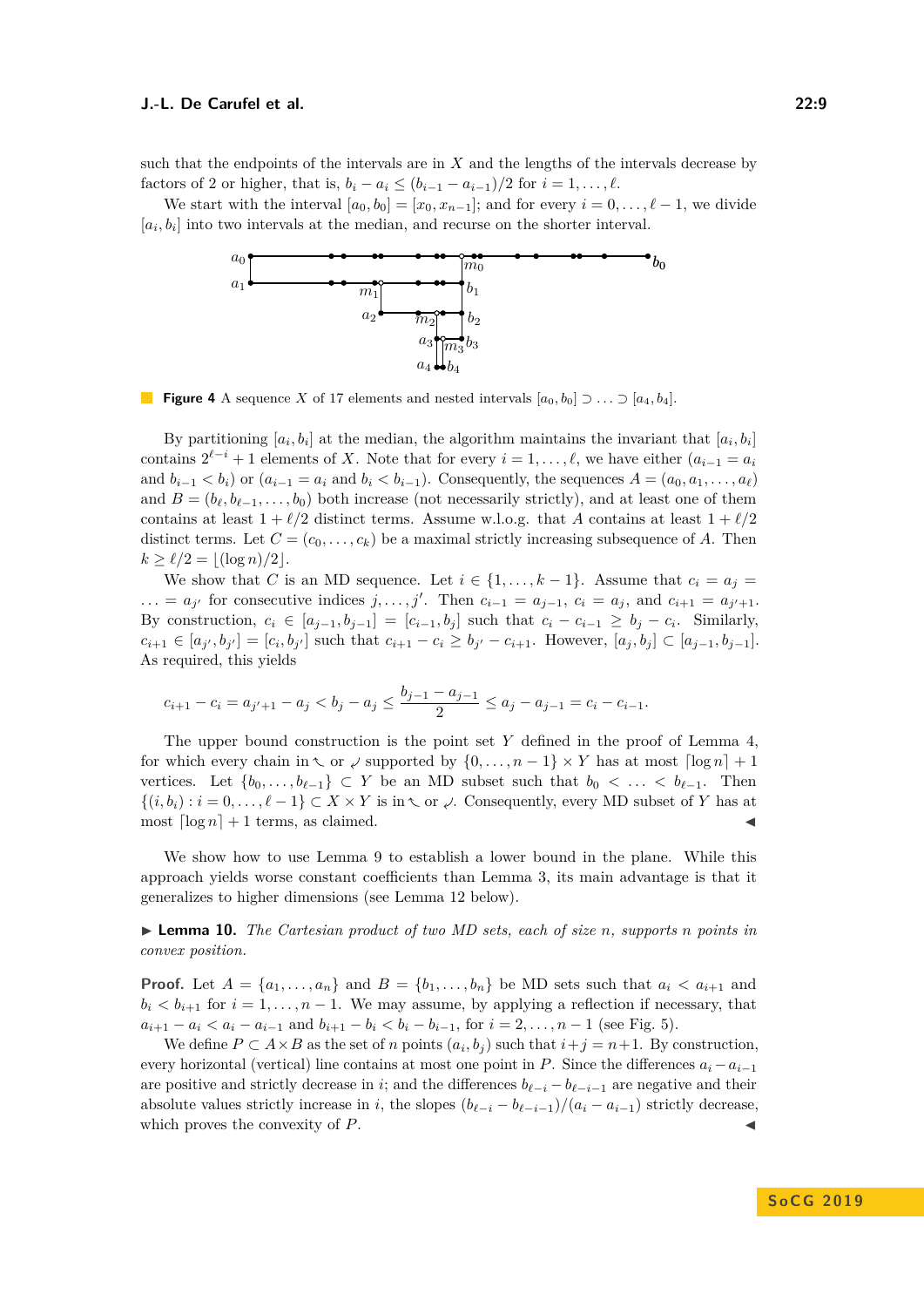#### **22:10 Convex Polygons in Cartesian Products**

<span id="page-9-0"></span>

**Figure 5** A  $7 \times 7$  grid  $\{a_1, \ldots, a_7\} \times \{b_1, \ldots, b_7\}$ , where the differences between consecutive *x*coordinates (resp., *y*-coordinates) decrease by factors of 2 or higher. The point sets  $\{(0,0)\}\cup\{(a_i,b_i):$  $i + j = k$ , for  $k = 2, \ldots, 8$ , form nested convex chains.

<span id="page-9-1"></span>**Example 11.** The Cartesian product of three MD sets, each of size *n*, contains  $\binom{n+1}{2}$  points *in convex position.*

**Proof.** Let  $A = \{a_1, \ldots, a_n\}$ ,  $B = \{b_1, \ldots, b_n\}$ , and  $C = \{c_1, \ldots, c_n\}$  be MD sets, where the elements are labeled in increasing order. We may assume, by applying a reflection in the *x*-, *y*-, or z-axis if necessary, that  $a_{i+1} - a_i < a_i - a_{i-1}$ ,  $b_{i+1} - b_i < b_i - b_{i-1}$ , and  $c_{i+1} - c_i < c_i - c_{i-1}$ , for  $i = 2, ..., n − 1$ . For  $i, j, k ∈ {1, ..., n}$ , let  $p_{i,j,k} = (a_i, b_j, c_k) ∈ A × B × C$ . We now let  $P = \{p_{i,j,k} : i+j+k = n+2\}$ . It is clear that  $|P| = \sum_{i=1}^{n} i = \binom{n+1}{2}$ . We let  $P' = P \cup \{p_{1,1,1}\}$ and show that the points in  $P'$  are in convex position.

By Lemma [10,](#page-8-0) the points in P' lying in the planes  $x = a_1$ ,  $y = b_1$ , and  $z = c_1$  are each in convex position. These convex  $(n + 1)$ -gons are faces of the convex hull of  $P$ , denoted conv(*P*). We show that the remaining faces of conv(*P*) are the triangles  $T'_{i,j,k}$  spanned by  $p_{i,j,k}$ ,  $p_{i,j+1,k-1}$ , and  $p_{i+1,j,k-1}$ ; and the triangles  $T''_{i,j,k}$  spanned by  $p_{i,j,k}$ ,  $p_{i,j-1,k+1}$ , and *pi*−1*,j,k*+1.

The projection of these triangles to the *xy*-plane is shown in Fig. [5.](#page-9-0) By construction, the union of these faces is homeomorphic to a sphere. It suffices to show that the dihedral angle between any two adjacent triangles is convex. Without loss of generality, consider the triangle  $T'_{i,j,k}$ , which is adjacent to at most three other triangles:  $T''_{i+1,j,k-1}$ ,  $T''_{i,j+1,k-1}$ , and  $T''_{i+1,j+1,k-2}$  (if they exist). Consider first the triangles  $T'_{i,j,k}$  and  $T''_{i+1,j+1,k-2}$ . They share the edge  $p_{i+1,j-1,k+1}p_{i-1,j+1,k+1}$ , which lies in the plane  $z = c_{k+1}$ . The orthogonal projections of these triangles to this plane are congruent, however their extents in the *z*-axis are  $c_{i+1} - c_i$  and  $c_i - c_{i-1}$ , respectively. Since  $c_{i+1} - c_i < c_i - c_{i-1}$ , their dihedral angle is convex. Similarly, the dihedral angles between  $T'_{i,j,k}$  and  $T''_{i+1,j,k-1}$  (resp.,  $T''_{i,j+1,k-1}$ ) is convex because  $a_{i+1} - a_i < a_i - a_{i-1}$  and  $b_{i+1} - b_i < b_i - b_{i-1}$ .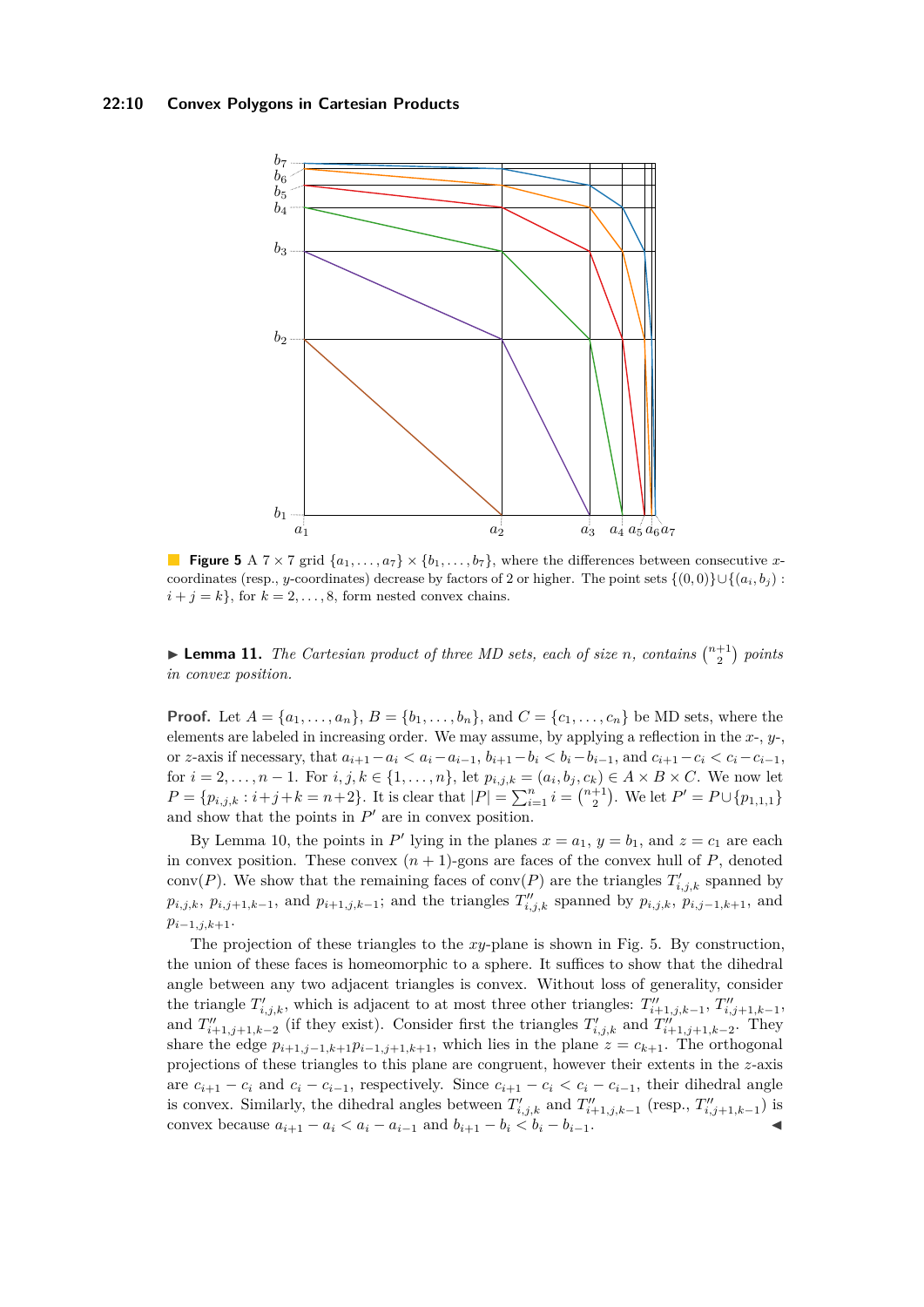The proof technique of Lemma [11](#page-9-1) generalizes to higher dimensions (details are provided in the full version):

<span id="page-10-1"></span>▶ **Lemma 12.** *For every constant*  $d \geq 2$ *, the Cartesian product of d MD sets, each of size n, contains*  $\Omega(n^{d-1})$  *points in convex position.* 

Now Theorem [8](#page-7-1) follows from Lemma [9](#page-7-0) and Lemma [12.](#page-10-1)

# <span id="page-10-0"></span>**3 Algorithms**

In this section, we describe polynomial-time algorithms for (i) finding convex chains and caps of maximum size; and (ii) approximating the maximum size of a convex polygon; where these structures are *supported* by a given grid. The main challenge is to ensure that the vertices of the convex polygon (resp., cap or chain) have distinct *x*- and *y*-coordinates. The coordinates of a point  $p \in X \times Y$  are denoted by  $x(p)$  and  $y(p)$ .

As noted in Section [1,](#page-1-1) efficient algorithms are available for finding a largest convex polygon or convex cap *contained* in a planar point set. Edelsbrunner and Guibas [\[10,](#page-15-3) Thm. 5.1.2] use the dual line arrangement of *N* points in the plane and dynamic programming to find the maximum size of a convex cap in  $\sim$  in  $O(N^2)$  time and  $O(N)$  space; the same bounds hold for  $\sim$ ,  $\zeta$ , and  $\gtrsim$ . A longest convex cap can be also returned in  $O(N^2 \log N)$  time and  $O(N \log N)$  space. It is straightforward to adapt their algorithm to find the maximum size of a convex cap in  $\gamma$ , and report a longest such chain within the same time and space bounds. Since *x*- and *y*-coordinates do not repeat in a convex chain, we obtain the following.

 $\triangleright$  **Theorem 13.** In a given  $n \times n$  grid, the maximum size of a supported convex chain can be computed in  $O(n^4)$  time and  $O(n^2)$  space; and a supported convex chain of maximum size *can be computed in*  $O(n^4 \log n)$  *time and*  $O(n^2 \log n)$  *space.* 

We make use of the following general observation:

<span id="page-10-2"></span>**Dbservation 14.** *If a supported convex polygon P is in a set*  $\gamma$ ,  $\lambda$ ,  $\lambda$ ,  $\gamma$ ,  $\lambda$ ,  $\gamma$ ,  $\gamma$ ,  $\gamma$ ,  $\gamma$ ,  $\gamma$ ,  $\gamma$ ,  $\gamma$ ,  $\gamma$ ,  $\gamma$ ,  $\gamma$ ,  $\gamma$ ,  $\gamma$ ,  $\gamma$ ,  $\gamma$ ,  $\gamma$ ,  $\gamma$ ,  $\gamma$ ,  $\gamma$ ,  $\gamma$ ,  $\gamma$ ,  $\gamma$ *then every subsequence of P is in the same set. That is, these classes are hereditary.*

#### **3.1 Convex caps**

For computing the maximum size of a convex cap in  $\sim$ , we need to be careful to use each *y*-coordinate at most once. We design an algorithm that finds the maximum size of *two* convex chains that use distinct *y*-coordinates by dynamic programming. Specifically, for two edges  $l = (l_1, l_2)$  and  $r = (r_1, r_2)$ , we compute the maximum total size  $C(l, r)$  of a pair of chains  $A \in \mathcal{C}$  and  $B \in \mathcal{C}$  such that their vertices use distinct *y*-coordinates and such that the last two vertices of *A* are  $l_1$  and  $l_2$  (or  $A = (l_1)$  if  $l_1 = l_2$ ), and the first two vertices of *B* are  $r_1$  and  $r_2$  (or  $B = (r_1)$  if  $r_1 = r_2$ ). We use the dynamic programming algorithm of [\[10\]](#page-15-3) to find  $L(p_1, p_2)$  (resp.,  $R(p_1, p_2)$ ), the size of a largest convex chain *P* in  $\gamma$  (resp.,  $\lambda$ ), ending (resp., starting) with vertices  $p_1$  and  $p_2$ , or  $P = (p_1)$  if  $p_1 = p_2$ .

The desired quantity  $C(l, r)$  can be computed by dynamic programming. By Observation [14,](#page-10-2) we can always safely eliminate the highest vertex of the union of the two chains, to find a smaller subproblem, as this vertex cannot be (implicitly) part of the optimal solution to a subproblem. In particular, if *l* is a single vertex and it is highest, we can simply use the value of  $R(r_1, r_2)$ , incrementing it by one for the one vertex of *l*. Analogously, we handle the case if *r* is or both *l* and *r* are a single vertex. The interesting case is when both chains end in an edge. Here, we observe that we can easily check whether *l* and *r* use unique coordinates.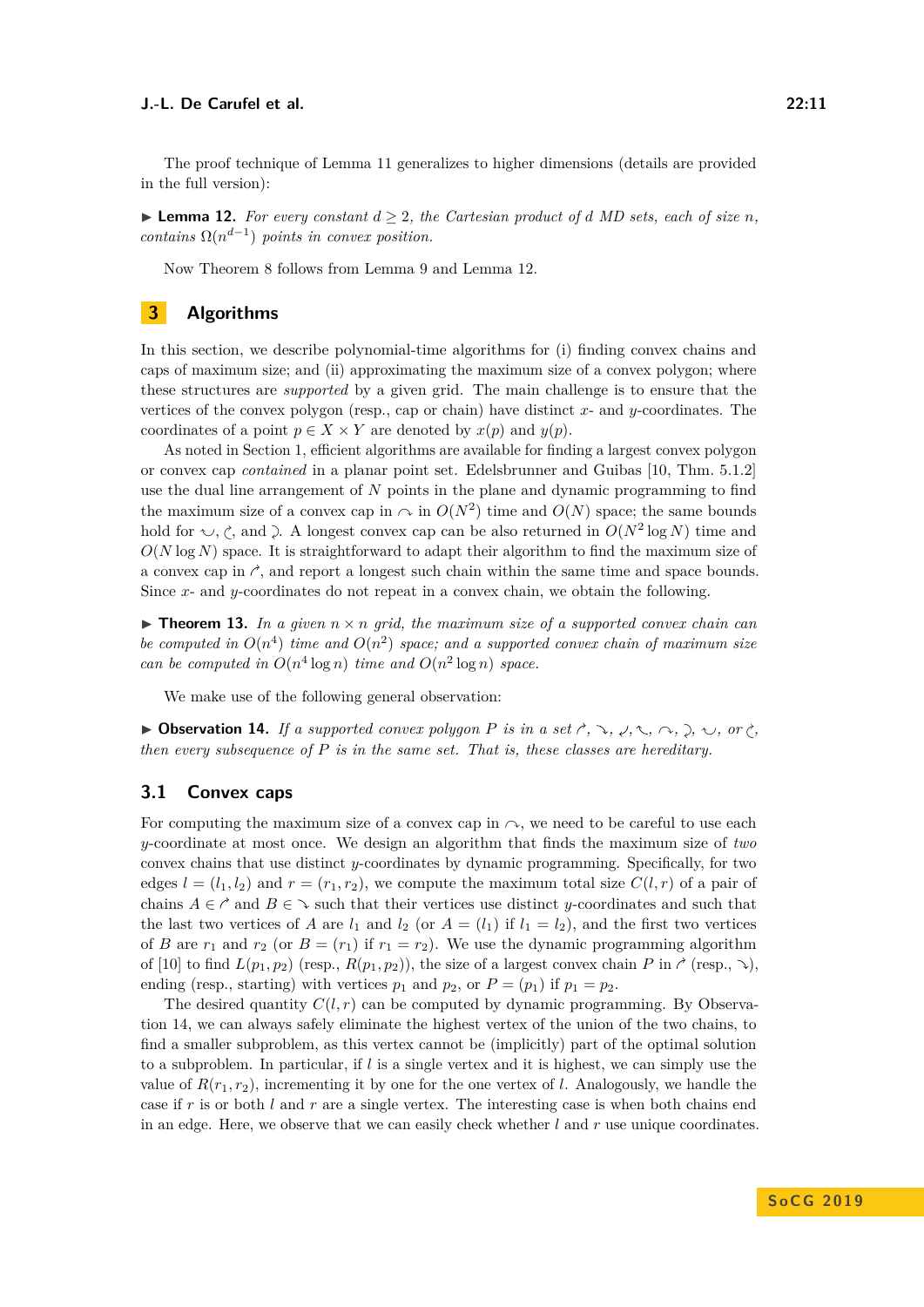#### **22:12 Convex Polygons in Cartesian Products**

<span id="page-11-0"></span>

**Figure 6** Illustration for the cases of  $C(l, r)$ . (a) Invalid configuration, as  $y(r_2) = y(l_2)$ . (b) *r* is a single point above *l*2, so we look for the longest chain ending in *l*. (c) Removing the topmost point (from  $l$  in this case), testing all valid possible  $v$  to find the longest chain. Note that the left and right chain may not complete to a cap – this is checked separately. (d) We only need to test whether *l* and *r* make a cap (purple dotted line) to check whether the  $C(l,r)$  entry should be considered.

If not, then this subproblem is invalid; otherwise, we may find a smaller subproblem by eliminating the highest vertex and comparing all possible subchains that could lead to it.

With the reasoning above, we obtain the recurrence below; see Fig.  $6(a-c)$  for illustration. The first case eliminates invalid edges, and edge pairs that use a *y*-coordinate more than once. In all remaining cases, we assume that  $l \in \mathcal{C}$ ,  $r \in \mathcal{C}$ , and *l* and *r* use distinct *y*-coordinates.

$$
C(l,r) = \begin{cases} -\infty & \text{if } l_1 \neq l_2 \text{ and } l \notin \mathcal{C}, \text{ or} \\ r_1 \neq r_2 \text{ and } r \notin \mathcal{C}, \text{ or} \\ 2 & \text{otherwise, if } l_1 = l_2 \text{ and } r_1 = r_2 \\ L(l_1, l_2) + 1 & \text{otherwise, if } l_1 = l_2 \text{ and } y(l_2) < y(r_1) \\ R(r_1, r_2) + 1 & \text{otherwise, if } l_1 = l_2 \text{ and } y(l_2) > y(r_1) \\ \max_{(v,l_1,l_2) \in \mathcal{C}} \text{ or } v = l_1} C((v,l_1),r) + 1 & \text{otherwise, if } y(l_2) > y(r_1) \\ \max_{(r_1,r_2,v) \in \mathcal{C}} \text{ or } v = r_1} C(l,(r_2,v)) + 1 & \text{otherwise, } y(l_2) < y(r_1). \end{cases}
$$

Let  $E = (X \times Y)^2$  denote the number of pairs (edges) in the grid, from which we take *l* and *r*. As  $|E| = O(n^4)$ , we can compute  $C(l,r)$  for all *l* and *r* in  $O(|E|^2|X \times Y|) = O(n^{10})$ time and  $O(|E|^2) = O(n^8)$  space. With  $C(l,r)$ , we can easily find the size of a maximum size cap  $P$  in  $\sim$ , using the observation below, and analogous observations for the special case  $k = 1$  and/or  $\ell = 1$  (see Fig. [6\(](#page-11-0)d)).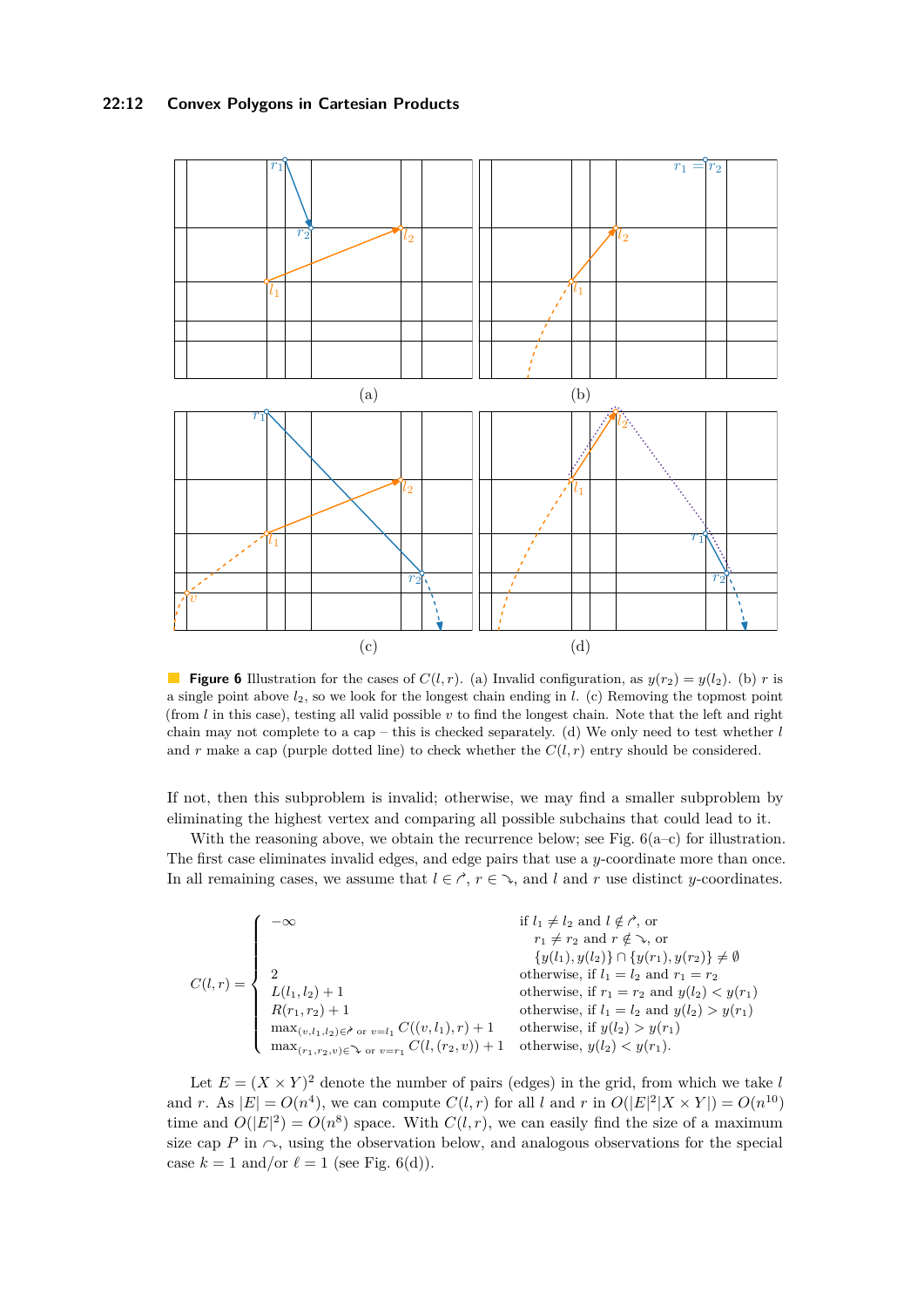▶ Observation 15. *If*  $A = (a_1, \ldots, a_k) \in \mathcal{C}$  and  $B = (b_1, \ldots, b_\ell) \in \mathcal{C}$  with  $k \geq 2, \ell \geq 2$ and  $(a_{k-1}, a_k, b_1, b_2) \in \mathcal{A}$  and A and B use distinct y-coordinates, then  $(a_1, \ldots, a_k, b_1, \ldots, b_\ell)$ *lies in*  $\sim$  *and has size*  $k + \ell$ *.* 

Note that the condition  $(a_{k-1}, a_k, b_1, b_2) \in \mathcal{A}$  implies that the *x*-coordinates are disjoint.

**Figurer 16.** For a given  $n \times n$  grid, a supported convex cap of maximum size can be *computed in*  $O(n^{10})$  *time and*  $O(n^8)$  *space.* 

Although computing the maximum size of a supported convex polygon remains elusive, we can easily devise a constant-factor approximation algorithm by eliminating duplicate coordinates as described in Section 3.3 of the full version.

# <span id="page-12-0"></span>**4 The maximum number of convex polygons**

Let  $F(n)$  be the maximum number of convex polygons that can be present in an  $n \times n$ grid, with no restriction on the number of times each coordinate is used. Let  $G(n)$  be this number where all 2*n* grid lines are used (i.e., each grid line contains at least one vertex of the polygon). Let  $\bar{F}(n)$  and  $\bar{G}(n)$  be the corresponding numbers where each grid line is used at most once (so  $\bar{F}(n)$  counts the maximum number of supported convex polygons). By definition, we have  $F(n) \ge G(n) \ge \overline{G}(n)$  and  $F(n) \ge \overline{F}(n) \ge \overline{G}(n)$  for all  $n \ge 2$ . We prove the following theorem, in which the  $\Theta^*$ . notation hides polynomial factors in *n*.

▶ **Theorem 17.** *The following bounds hold:* 

 $F(n) = \Theta^*(16^n), \quad \bar{F}(n) = \Theta^*(9^n), \quad G(n) = \Theta^*(9^n), \quad \bar{G}(n) = \Theta^*(4^n).$ 

### **4.1 Upper bounds**

<span id="page-12-1"></span>We first prove that  $F(n) = O(n \cdot 16^n)$  by encoding each convex polygon in a unique way, so that the total number of convex polygons is bounded by the total number of encodings. Recall that a convex polygon *P* can be decomposed into four convex chains  $\gamma_P, \zeta_P, \zeta_P, \zeta_P, \zeta_P$ with only extreme vertices of *P* appearing in multiple chains. Let  $\zeta_p = \zeta_p \cup \zeta_p$  and  $\cup_P = \cup_P \cup \cup_P$ . To encode *P*, we assign the following number to each of the 2*n* grid lines  $\ell$ (see Fig. [7\)](#page-12-1): 0 if  $\ell$  is not incident on any vertex of *P*, 3 if  $\ell$  is incident on multiple vertices of *P*, 1 if  $\ell$  is incident on one vertex of *P* and that vertex lies on  $\zeta_P$  if  $\ell$  is horizontal, or on  $\zeta_P$ if  $\ell$  is vertical, and 2 otherwise. We also record the index of the horizontal line containing the leftmost vertex of *P* (pick the topmost of these if there are multiple leftmost points).



**Figure 7** Encoding the grid lines.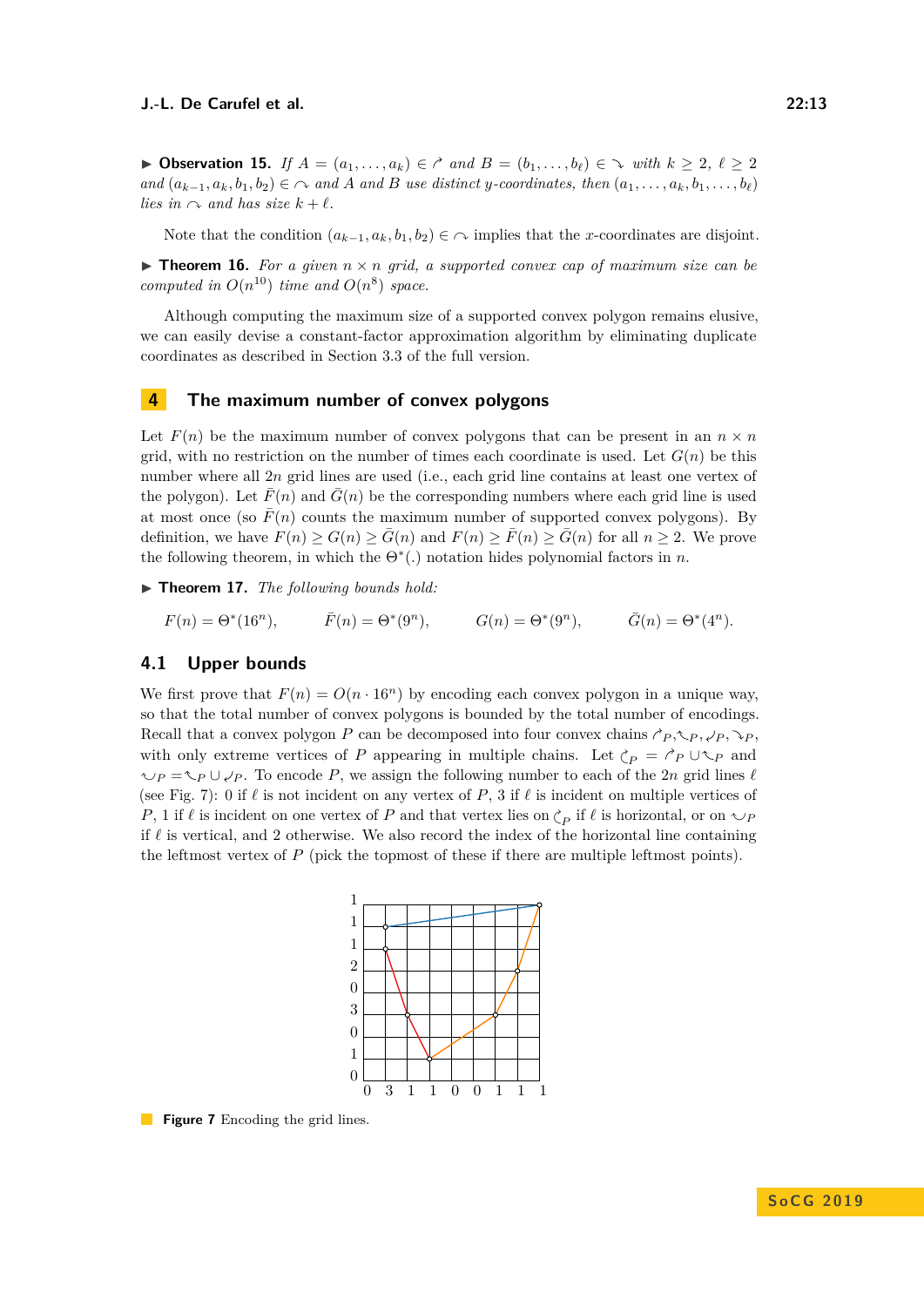#### **22:14 Convex Polygons in Cartesian Products**

Since each of the 2*n* grid lines is assigned one of 4 possible values, and there are *n* horizontal lines, the total number of encodings is  $O(n \cdot 4^{2n}) = O(n \cdot 16^n)$ . All that is left to show is that each encoding corresponds to at most one convex polygon.

First, observe that if  $P$  is a convex chain, say in  $\gamma$ , then the set of grid lines containing a vertex of *P* uniquely defines *P*: since both coordinates change monotonically, the *i*-th vertex of *P* must be the intersection of the *i*-th horizontal and vertical lines. So all we need to do to reconstruct  $P$  is to identify the set of lines that make up each convex chain.

Since we know the location of the (topmost) leftmost vertex of P, we know where  $\gamma_P$ starts. Every horizontal line above this point labelled with a 1 or 3 must contain a vertex of  $\gamma_P$ ; let *k* be the number of such lines. Since the *x*-coordinates are monotonic as well,  $\gamma_P$ ends at the *k*-th vertical line labelled with a 2 or 3. The next chain,  $\Im p$ , starts either at the end of  $\hat{P}_P$ , if the horizontal line is labelled with a 1, or at the intersection of this horizontal line with the next vertical line labelled with a 2 or 3, if this horizontal line is labelled with a 3. We can find the rest of the chains in a similar way. Thus,  $F(n) = O(n \cdot 16^n)$ .

The upper bounds for  $\bar{F}(n)$ ,  $G(n)$ , and  $\bar{G}(n)$  are analogous, except that certain labels are excluded. For the number of supported convex polygons  $\bar{F}(n)$ , each grid line is used at most once, which means that the label 3 cannot be used. Thus,  $\bar{F}(n) = O(n \cdot 3^{2n}) = O(n \cdot 9^n)$ . Similarly, for  $G(n)$ , all grid lines contain at least one vertex of the polygon, so the label 0 cannot be used. Therefore  $G(n) = O(n \cdot 3^{2n}) = O(n \cdot 9^n)$ . Finally, for  $\overline{G}(n)$ , every grid line contains exactly one vertex of the polygon, so neither 0 nor 3 can be used as labels. This gives  $\bar{G}(n) = O(n \cdot 2^{2n}) = O(n \cdot 4^n)$  possibilities.

# <span id="page-13-1"></span>**4.2 Lower bounds**

Assume that  $n = 2m + 3$ , where  $m \in \mathbb{N}$  satisfies suitable divisibility conditions, as needed. All four lower bounds use the same grid, constructed as follows (see Fig. [8\)](#page-13-0).

$$
X = \{1, ..., n-1\}
$$
  
\n
$$
Y^- = \{y_1, ..., y_{m+2}\}, \text{ where } y_i = n^i
$$
  
\n
$$
Y = Y^- \cup Y^+ \qquad Y^+ = \{z_1, ..., z_{m+2}\}, \text{ where } z_i = 2 \cdot y_{m+2} - y_i
$$

Note that this results in an  $(n-1) \times (n-1)$  grid, since  $y_{m+2} = z_{m+2}$ . To obtain an  $n \times n$ grid, we duplicate the median grid lines in both directions and offset them by a sufficiently small distance  $\varepsilon > 0$ . The resulting grid has the property that any three points p, q, r in the lower half  $X \times Y^-$  with  $x(p) < x(q) < x(r)$  and  $y(p) < y(q) < y(r)$  make a left turn at q. To see this, suppose that  $y(p) = n^i$ ,  $y(q) = n^j$ , and  $y(r) = n^k$ , for some  $1 \le i < j < k \le n$ . Then the slope of *pq* is strictly smaller than the slope of *qr*, since

$$
\text{slope}(qr) = \frac{n^k - n^j}{x(r) - x(q)} \ge \frac{n^{j+1} - n^j}{n-1} = n^j > \frac{n^j - n^i}{1} \ge \frac{n^j - n^i}{x(q) - x(p)} = \text{slope}(pq).
$$

<span id="page-13-0"></span>

**Figure 8** The  $n \times n$  grid defined in Section [4.2,](#page-13-1) with  $n = 9 = 2m + 3$  for  $m = 3$ , before doubling the median lines. The segments (parts of grid lines) incident to vertices are drawn in blue.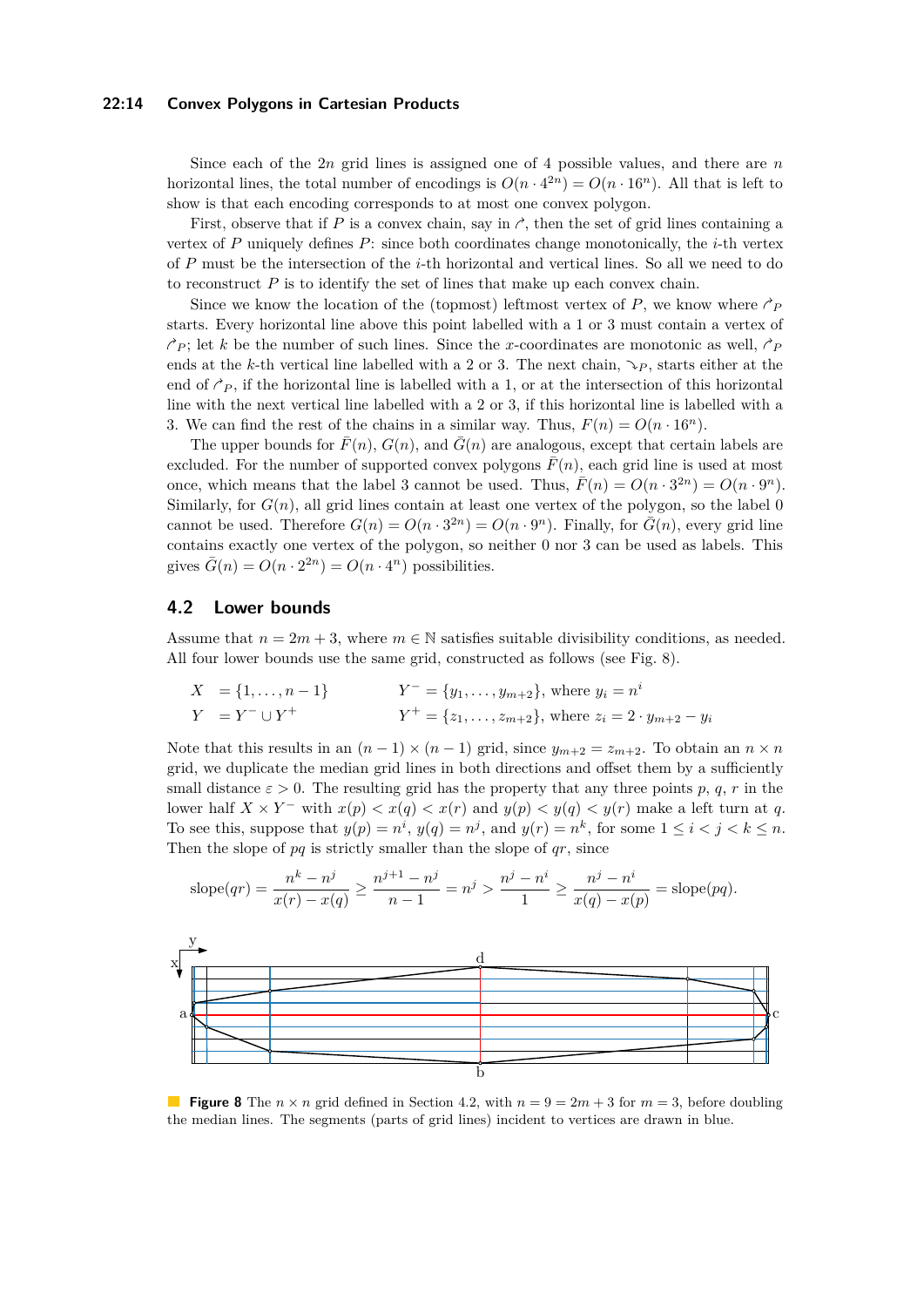Thus, any sequence of points with increasing x- and y-coordinates in the lower half is in  $\mathcal{L}$ . By symmetry, such a sequence in the upper half  $X \times Y^+$  is in  $\triangle$ . Analogously, points with increasing *x*-coordinates and decreasing *y*-coordinates are in  $\sim$  if they are in the lower half and  $\sim$  if they are in the upper half.

We first derive lower bounds on  $\bar{G}(n)$  and  $G(n)$  by constructing a large set of convex polygons that use each grid line at least once. Then we use these bounds to derive the bounds on  $\bar{F}(n)$  and  $F(n)$ . The polygons we construct all share the same four extreme vertices, which lie on the intersections of the grid boundary with the duplicated median grid lines. Specifically, the leftmost and rightmost vertices are the intersections of the duplicate horizontal medians with the left and right boundary, and the highest and lowest vertices are the intersections of the duplicate vertical medians with the top and bottom boundary. Since each of these median lines now contains a vertex, we can choose additional vertices from the remaining 2*m* grid lines in each direction.

To construct each polygon, select *m/*2 vertical grid lines left of the median to participate in the bottom chain, and do the same right of the median. Likewise, select *m/*2 horizontal grid lines above and below the median, respectively, to participate in the left chain. The remaining grid lines participate in the other chain (top or right). This results in a polygon with  $m/2$  vertices in each quadrant of the grid (excluding the extreme vertices). The convexity follows from our earlier observations. The total number of such polygons is

$$
\binom{m}{\frac{m}{2}}^4 = \Theta\left(\left(m^{-\frac{1}{2}} 2^m\right)^4\right) = \Theta(m^{-2} 2^{4m}) = \Theta(n^{-2} 2^{2n}) = \Theta(n^{-2} 4^n) = \Theta^*(4^n).
$$

The first step uses the following estimate, which can be derived from Stirling's formula for the factorial [\[9\]](#page-15-21). Let  $0 < \alpha < 1$ , then

$$
\binom{n}{\alpha n} = \Theta(n^{-\frac{1}{2}} 2^{H(\alpha)n}), \text{ where } H(\alpha) = -\alpha \log \alpha - (1 - \alpha) \log(1 - \alpha).
$$

For the lower bound on  $G(n)$ , the only difference is that we now allow grid lines to contain vertices in two chains. We obtain a maximum when we divide the grid lines evenly between the three groups (bottom chain, top chain, both chains). Thus, we select  $m/3$  vertical grid lines left of the median to participate in the bottom chain, another *m/*3 to participate in the top chain and the remaining *m/*3 participate in both. We repeat this selection to the right of the median and on both sides of the median horizontal line. As before, this results in a convex polygon with the same number of vertices in each quadrant of the grid – exactly 2*m/*3 this time. The number of such polygons is

$$
\begin{aligned}\n\left(\frac{m}{\frac{m}{3}}\right)^4 \left(\frac{2m}{\frac{m}{3}}\right)^4 &= \Theta\left(\left(m^{-\frac{1}{2}} 2^{H(\frac{1}{3})m} \cdot m^{-\frac{1}{2}} 2^{H(\frac{1}{2})\frac{2m}{3}}\right)^4\right) \\
&= \Theta\left(m^{-4} 2^{4m(\log 3 - \frac{2}{3} + \frac{2}{3})}\right) = \Theta\left(n^{-4} 2^{2n \log 3}\right) = \Theta\left(n^{-4} 9^n\right) = \Theta^*\left(9^n\right).\n\end{aligned}
$$

We translate these bounds to bounds on  $\overline{F}(n)$  and  $F(n)$  in the full version.

### **4.3 The maximum number of weakly convex polygons**

A polygon *P* in  $\mathbb{R}^2$  is *weakly convex* if all of its internal angles are less than or equal to  $\pi$ . We summarize the bounds we obtain in the following (details are provided in the full version):

**Find 18.** Let  $W(n)$  denote the maximum number of weakly convex polygons that can *be present in an*  $n \times n$  *grid.* Then  $W(n) = \Omega(16^n)$  *and*  $W(n) = O^*(16^n)$ *.*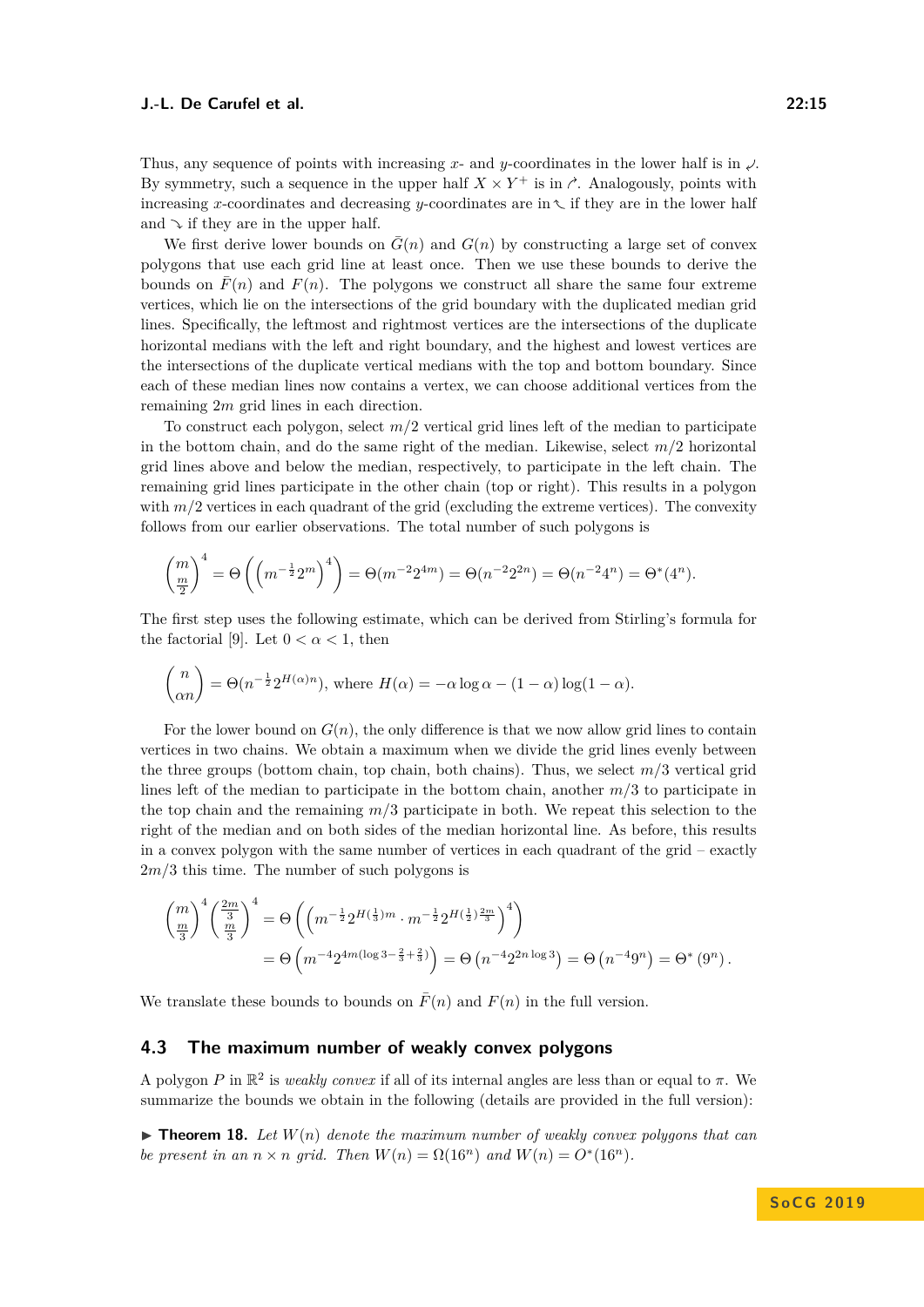#### **References**

- <span id="page-15-10"></span>**1** Imre Bárány. Random points and lattice points in convex bodies. *Bulletin of the American Mathematical Society*, 45:339–365, 2008.
- <span id="page-15-8"></span>**2** Imre Bárány and János Pach. On the number of convex lattice polygons. *Combinatorics, Probability and Computing*, 1(4):295–302, 1992.
- <span id="page-15-9"></span>**3** Imre Bárány and Anatoly Moiseevich Vershik. On the number of convex lattice polytopes. *Geometric and Functional Analysis*, 2(4):381–393, 1992.
- <span id="page-15-11"></span>**4** Alexander Barvinok. Lattice points and lattice polytopes. In Jacob E. Goodman, Joseph O'Rourke, and Csaba D. Tóth, editors, *Handbook of Discrete and Computational Geometry*, chapter 7, pages 185–210. CRC Press, Boca Raton, FL, 3rd edition, 2017.
- <span id="page-15-19"></span>**5** Boris Bukh and Jiří Matoušek. Erdős–Szekeres-type statements: Ramsey function and decidability in dimension 1. Manuscript, 2012. Available from: [https://arxiv.org/abs/1207.](https://arxiv.org/abs/1207.0705) [0705](https://arxiv.org/abs/1207.0705).
- <span id="page-15-16"></span>**6** Jean Cardinal, Csaba D. Tóth, and David R. Wood. A note on independent hyperplanes and general position subsets in *d*-space. *Journal of Geometry*, 108(1):33–43, 2017.
- <span id="page-15-4"></span>**7** Václav Chvátal and G. T. Klincsek. Finding largest convex subsets. *Congressus Numerantium*, 29:453–460, 1980.
- <span id="page-15-20"></span>**8** David Conlon, Jacob Fox, János Pach, Benny Sudakov, and Andrew Suk. Ramsey-type results for semi-algebraic relations. *Transactions of the American Mathematical Society*, 366:5043–5065, 2014.
- <span id="page-15-21"></span>**9** Adrian Dumitrescu, André Schulz, Adam Sheffer, and Csaba D. Tóth. Bounds on the maximum multiplicity of some common geometric graphs. *SIAM Journal on Discrete Mathematics*, 27(2):802–826, 2013.
- <span id="page-15-3"></span>**10** Herbert Edelsbrunner and Leonidas J. Guibas. Topologically Sweeping an Arrangement. *Journal of Computer and System Sciences*, 38(1):165–194, 1989.
- <span id="page-15-17"></span>**11** György Elekes, Melvyn B. Nathanson, and Imre Z. Ruzsa. Convexity and Sumsets. *Journal of Number Theory*, 83(2):194–201, 2000.
- <span id="page-15-12"></span>**12** Paul Erdős. Appendix, in Klaus F. Roth, On a problem of Heilbronn. *Journal of the London Mathematical Society*, 26:198–204, 1951.
- <span id="page-15-7"></span>**13** Paul Erdős. Some more problems on elementary geometry. *Gazette of the Australian Mathematical Society*, 5(2):52–54, 1978.
- <span id="page-15-1"></span>**14** Paul Erdős and György Szekeres. On some extremum problems in elementary geometry. *Annales Universitatis Scientiarium Budapestinensis de Rolando Eötvös Nominatae Sectio Mathematica*, 3-4:53–62, 1960/1961.
- <span id="page-15-6"></span>**15** Panos Giannopoulos, Christian Knauer, and Daniel Werner. On the Computational Complexity of Erdős-Szekeres and Related Problems in R 3 . In *Proc. 21st European Symposium on Algorithms*, volume 8125 of *LNCS*, pages 541–552. Springer, 2013.
- <span id="page-15-0"></span>**16** Ronald L. Graham. Euclidean Ramsey theory. In Jacob E. Goodman, Joseph O'Rourke, and Csaba D. Tóth, editors, *Handbook of Discrete and Computational Geometry*, chapter 11, pages 281–297. CRC Press, Boca Raton, FL, 3rd edition, 2017.
- <span id="page-15-13"></span>**17** Richard K. Guy and Patrick A. Kelly. The No-Three-in-Line-Problem. *Canadian Mathematical Bulletin*, 11:527–531, 1968.
- <span id="page-15-18"></span>**18** Norbert Hegyvári. On consecutive sums in sequences. *Acta Mathematica Hungarica*, 48(1- 2):193–200, 1986.
- <span id="page-15-2"></span>**19** Gyula Károlyi and Pavel Valtr. Configurations in *d*-space without large subsets in convex position. *Discrete & Computational Geometry*, 30(2):277–286, 2003.
- <span id="page-15-5"></span>**20** Joseph S.B. Mitchell, Günter Rote, Gopalakrishnan Sundaram, and Gerhard Woeginger. Counting convex polygons in planar point sets. *Information Processing Letters*, 56(1):45–49, 1995.
- <span id="page-15-15"></span>**21** Michael S. Payne and David R. Wood. On the general position subset selection problem. *SIAM Journal on Discrete Mathematics*, 27(4):1727–1733, 2013.
- <span id="page-15-14"></span>**22** Attila Pór and David R. Wood. No-three-in-line-in-3D. *Algorithmica*, 47(4):481–488, 2007.